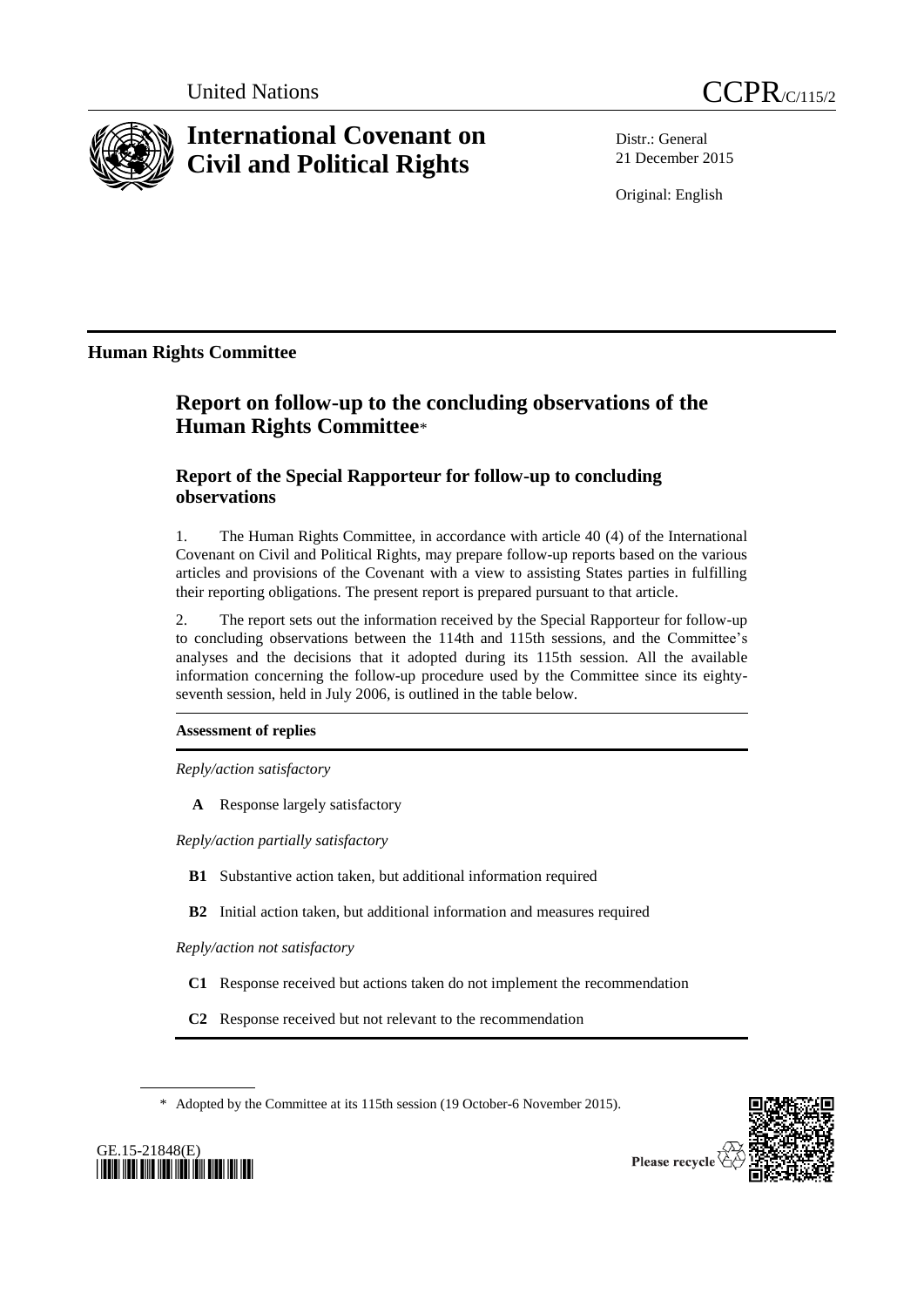*No cooperation with the Committee*

- **D1** No response received within the deadline, or no reply to a specific question in the report
- **D2** No response received after reminder(s)

*The measures taken are contrary to the Committee's recommendations*

**E** Response indicates that the measures taken are contrary to the Committee's recommendations

# **105th session (July 2012)**

| Armenia                  |                                                                                                           |  |
|--------------------------|-----------------------------------------------------------------------------------------------------------|--|
| Concluding observations: | CCPR/C/ARM/CO/2, 25 July 2012                                                                             |  |
| Follow-up paragraphs:    | 12.14 and 21                                                                                              |  |
| First reply:             | Received 8 August 2013                                                                                    |  |
| Committee's evaluation:  | Additional information required on paragraphs $12\mathfrak{[}Cl\mathfrak{]}$ ,<br>14 $[CI]$ and 21 $[CI]$ |  |
| Second reply:            | Received 16 June 2015                                                                                     |  |
| Committee's evaluation:  | Additional information required on paragraphs $12[C2]$ ,<br>14[C2] and 21[B1]                             |  |

**Paragraph 12: The State party should establish effective investigative procedures to ensure that law enforcement officers found responsible for excessive use of force during the 1 March 2008 events, including those with command responsibility, are held accountable and appropriately sanctioned. The State party should also guarantee that victims of these acts receive adequate compensation, and that they have access to adequate medical and psychological rehabilitation.**

# **Follow-up question:**

**[C1]**: The State party referred to investigations that had been undertaken long before the adoption of the Committee's concluding observations on Armenia. It did not refer to any measures taken since the adoption of the concluding observations. The Committee regrets that no information was provided on measures taken to compensate the victims and to provide them with adequate medical and psychological rehabilitation. Additional information is requested on:

(a) Measures taken after the adoption, on 25 July 2012, of the concluding observations on Armenia;

(b) Sanctions imposed on those responsible for excessive use of force during the 1 March 2008 events;

(c) Measures taken to guarantee that victims of the events of 1 March 2008 receive adequate compensation and that they have access to adequate medical and psychological rehabilitation.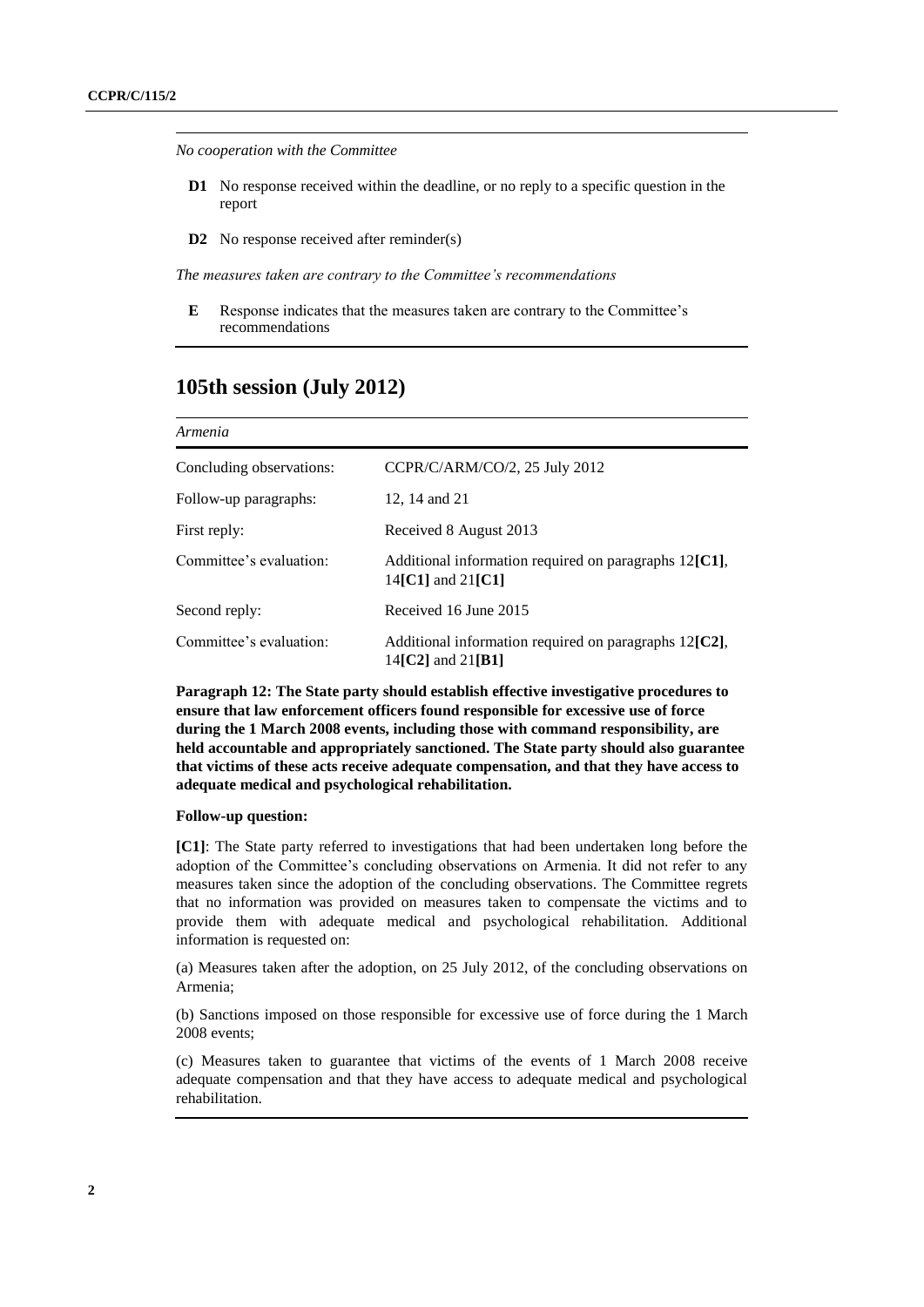#### *Armenia*

#### **Summary of State party's reply:**

Individual proceedings were brought in relation to the deaths of 10 persons and the bodily injuries received by three persons during the events of March 2008.

In criminal cases against four police officers, amnesties were granted after they had been found guilty of excessive use of force.

#### **Non-governmental organization (NGO) information:**

*Helsinki Citizens' Assembly Vanadzor Office, with the support of Centre for Civil and Political Rights:*

The Special Investigation Unit claims that investigations have continued since the publication of the December 2011 report, but there are no further reports available to the public. The Government has not provided any compensation or assistance to the victims and their families.

# **Committee's evaluation:**

**[C2]:** The Committee regrets the failure of the State party to refer to any measures taken since the adoption of the Committee's concluding observations and to measures taken to guarantee that the victims of the events of 1 March 2008 receive adequate reparation, including compensation and adequate medical and psychosocial rehabilitation. The Committee reiterates its recommendation.

**Paragraph 14: The State party should establish an independent system for receiving and processing complaints regarding torture or ill-treatment in all places of deprivation of liberty, and should ensure that any act of torture or cruel, inhuman or degrading treatment is prosecuted and punished in a manner commensurate with its gravity.**

### **Follow-up question:**

**[C1]:** The Committee welcomes the actions taken to establish an independent mechanism for receiving and processing complaints regarding torture or ill-treatment in places of deprivation of liberty, but considers that the recommendation has not yet been implemented. It requests additional information on when the State party expects to establish the mechanism. The Committee reiterates its recommendation.

#### **Summary of State party's reply:**

The draft law "On making amendments and supplements to the Criminal Code of the Republic of Armenia" (introduced in 2011) has brought the definition of torture into compliance with the Convention against Torture and Other Cruel, Inhuman or Degrading Treatment or Punishment.

The State party repeats information provided in its previous follow-up report that the Action Plan of the National Strategy on Human Rights Protection envisages the creation of an independent mechanism for accepting complaints regarding cases of torture and illtreatment in places of imprisonment.

The State party referred to the Special Investigative Service (CCPR/C/ARM/Q/2/Add.1, para. 43), which may carry out investigations into crimes committed with the complicity of legislative, executive and judicial officials and persons performing State services. The Special Investigative Service has a specialized unit for investigating torture and crimes against humanity.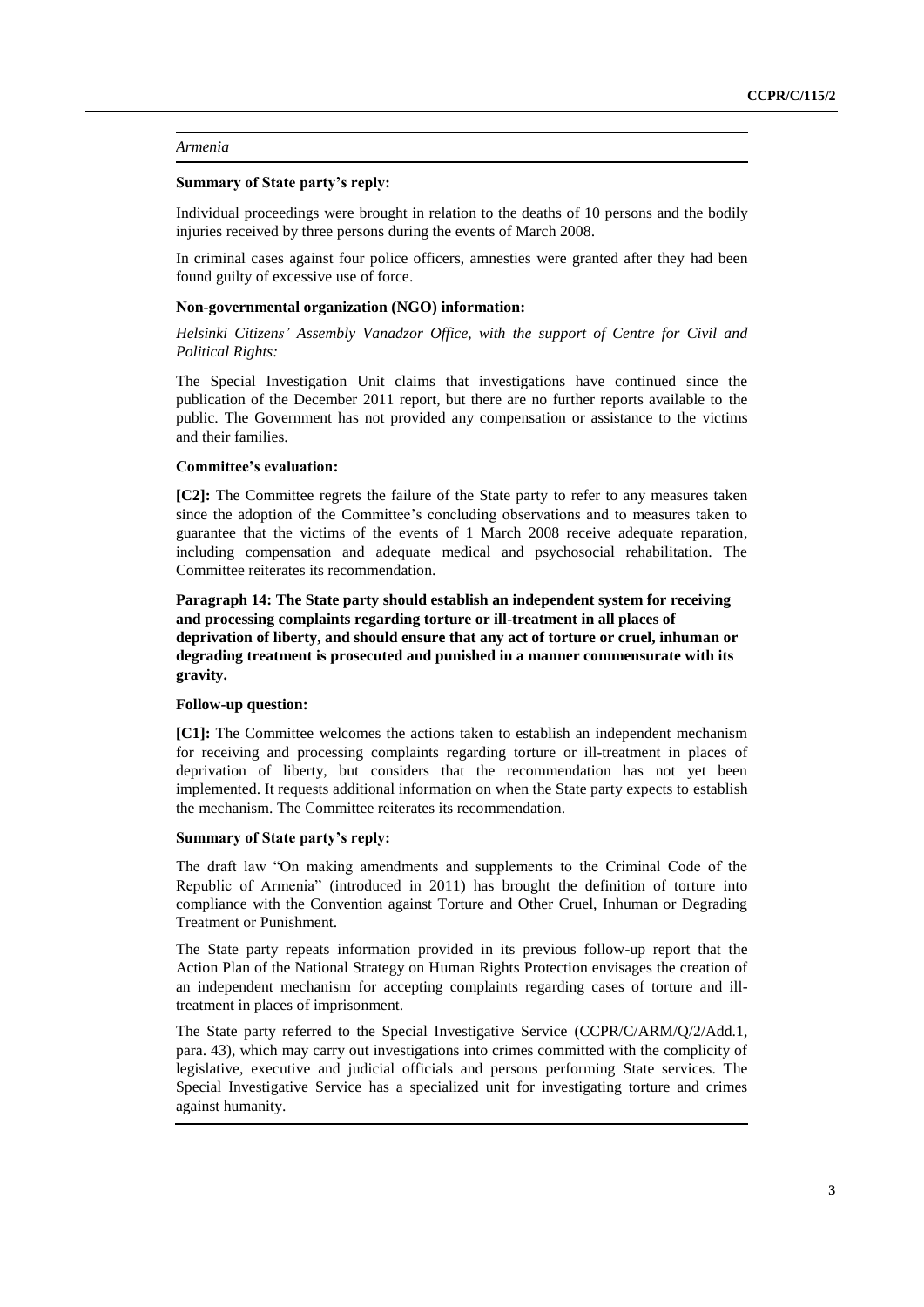#### *Armenia*

#### **NGO information:**

No notable changes have been witnessed since January 2014.

# **Committee's evaluation:**

**[C2]:** The Committee regrets the failure of the State party to provide any additional information on the establishment of the independent mechanism for receiving and processing complaints regarding torture and ill-treatment in places of imprisonment. Additional information is required on any progress made in adopting the draft law on amendments and supplements to the Criminal Code of Armenia. The Committee reiterates its recommendation.

**Paragraph 21: The State party should amend its domestic legal provisions in order to ensure the independence of the judiciary from the executive and legislative branch and consider establishing, in addition to the collegiate corpus of judges, an independent body responsible for the appointment and promotion of judges, as well as for the application of disciplinary regulations.**

#### **Follow-up question:**

**[C1]:** While the Committee welcomes the 2012–2016 Strategic Programme for Legal and Judicial Reforms in the Republic of Armenia, it considers that the actions taken do not implement the recommendation to amend its domestic law to ensure the independence of the judiciary. The Committee reiterates its recommendation.

#### **Summary of State party's reply:**

In July 2014, the law "On making amendments and supplements to the Judicial Code of Republic of Armenia" entered into force, introducing written tests in criminal, civil and administrative fields for entry into the judiciary, with a further psychological test for successful candidates. The law introduced a system of regular qualitative and quantitative evaluations of judges' activities.

The law also aims to ensure the independence of the judiciary in the event that judges are subjected to disciplinary liability.

#### **NGO information:**

No progress has been made by the Government in this regard.

#### **Committee's evaluation:**

**[B1]** The Committee welcomes the adoption of the amendments to the Judicial Code and the measures taken to strengthen the independence of the judiciary from the executive and legislative branch. Additional information is required on:

(a) Further measures taken to establish an independent body for the appointment and promotion of judges;

(b) The role currently played by the executive and legislative branches in the appointment and promotion of judges;

(c) The purpose and criteria of and procedure for the psychological test applied to candidates who have passed the written test;

(d) Any internal or external assessment conducted on the quality and impact of the amendments to the Judicial Code.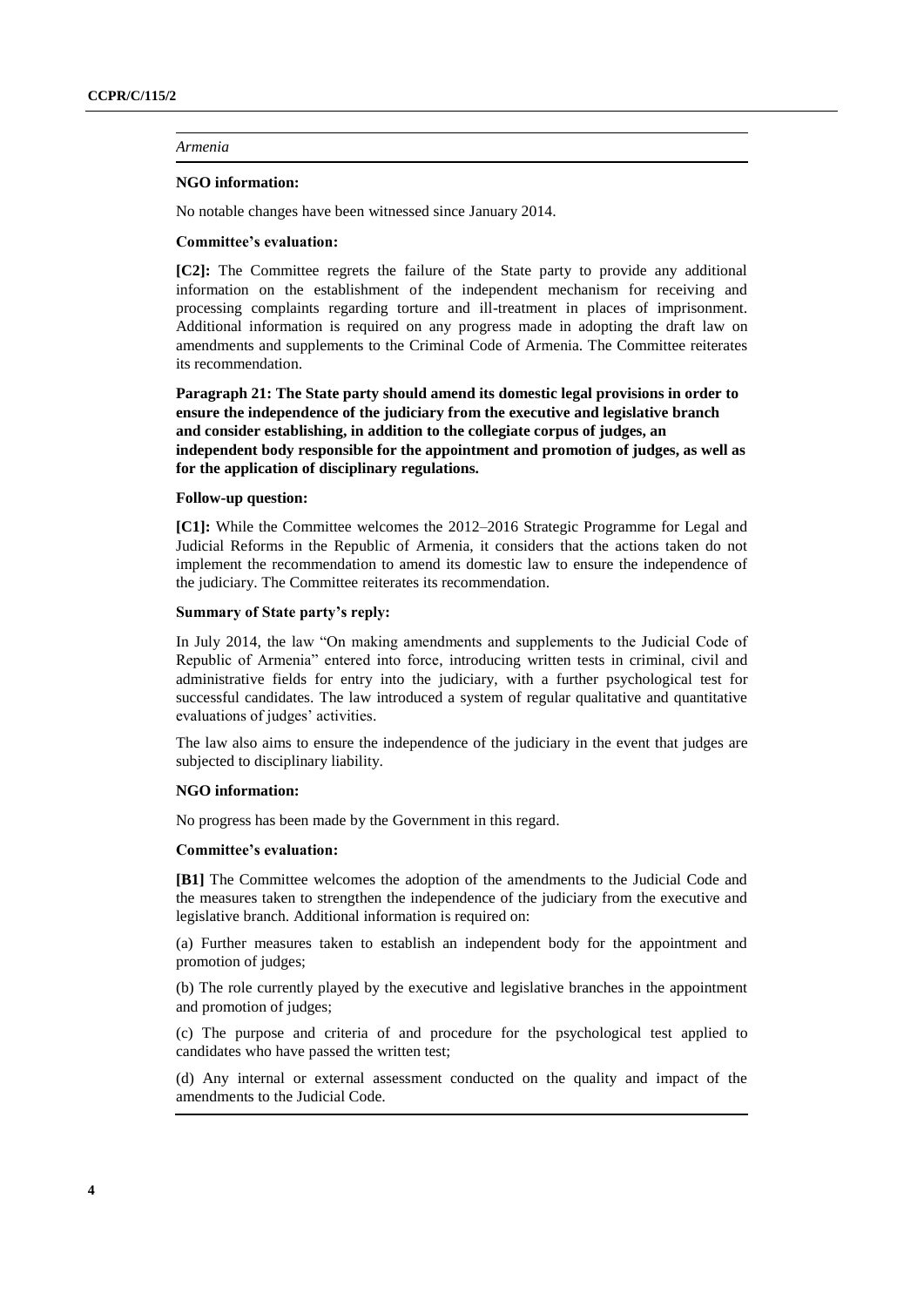*Armenia*

**Recommended action:** A letter should be sent reflecting the analysis of the Committee.

**Next periodic report:** 27 July 2016

| Kenya                    |                                                                                             |  |
|--------------------------|---------------------------------------------------------------------------------------------|--|
| Concluding observations: | CCPR/C/KEN/CO/3, 25 July 2012                                                               |  |
| Follow-up paragraphs:    | 6, 13 and 16                                                                                |  |
| First reply:             | Received 9 February 2015                                                                    |  |
| Committee's evaluation:  | Additional information required on paragraphs 6[B2],<br>13 $[C1]$ and 16 $[B2][C2][B2][C2]$ |  |

**Paragraph 6: The State party should strengthen its efforts to increase the participation of women in the public and private sectors, and where necessary, through appropriate temporary special measures to give effect to the provisions of the Covenant. In this regard, the Committee recommends that the State party ensure that the two-thirds rule enunciated by the new Constitution is implemented as a matter of priority. Furthermore, the Committee urges the State party to include in its next periodic report, disaggregated statistical data on the representation of women in the private sector.**

### **Summary of State party's reply:**

Kenya is committed to promoting the equitable participation of women in the public and private sectors. Nonetheless, women continue to be underrepresented. In petition No. 147, of 2013, the court ordered the State to develop policies to this end and to increase the participation of women in the political process.

The Constitution establishes that "not more than two thirds of the members of elective public bodies shall be of the same gender", but it is not clear how this should be implemented. Gender equality was not achieved in the first general elections under the Constitution. In response, the Supreme Court held that the achievement of the provision would be progressive and ordered that a mechanism be set up by 27 August 2015. The Attorney General established a working group to look at how to achieve this.

After the 2013 general elections, the Government established 18 ministries. Six women were appointed to the Cabinet.

The National Gender and Constitutional Commission is carrying out a survey on the implementation of the two-thirds rule in the private sector. Results will be included in the next periodic report.

#### **NGO information:**

*Independent Medico-Legal Unit and Centre for Civil and Political Rights:*

The role of women in the 2013 election was slightly better than in the 2007 election, because of the seats reserved for women.

Some women running for election in 2013 faced violence.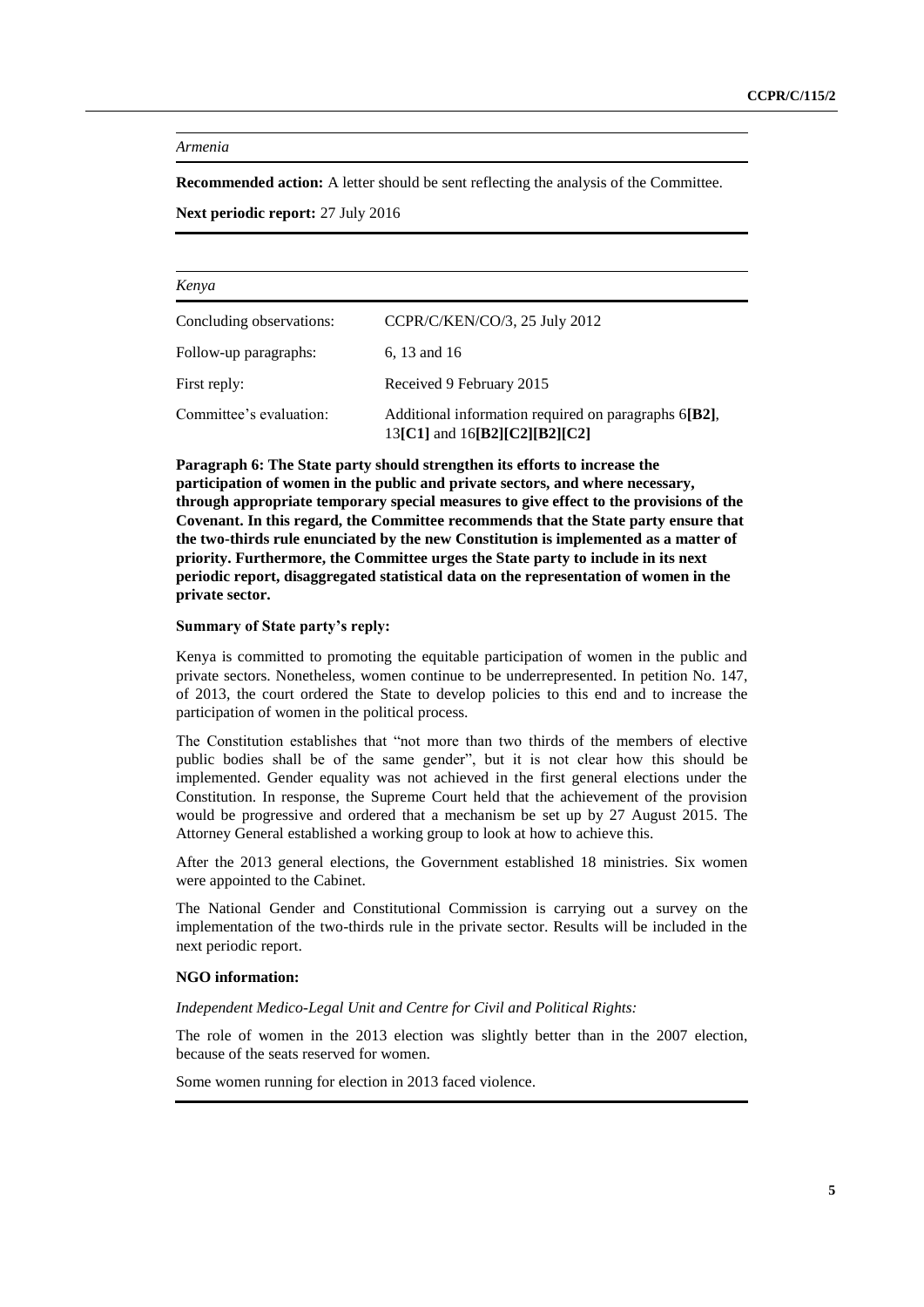#### *Kenya*

*Kenya National Commission on Human Rights:*

The State has not demonstrated sufficient commitment to the two-thirds rule. More needs to be done in the private sphere.

#### **Committee's evaluation:**

**[B2]:** The Committee welcomes the representation of women in significant governmental positions and the fact that the National Gender and Constitutional Commission is undertaking a survey on the implementation of the "two-thirds rule" in the private sector, and expects that comprehensive data will be included in the State party's next report. It regrets that the "two-thirds rule" is still not fully applied and that women remain underrepresented in the public sector. Additional information is required on measures taken to strengthen efforts to increase the participation of women in the public and private sectors, including on the progress made by the working group established by the Attorney General to achieve full implementation of article 81 (b) of the Constitution. Please also respond to allegations of violence faced by women running for election in 2013.

**Paragraph 13: The State party should, as a matter of urgency, pursue all cases of post-2007 election violence to ensure that all allegations of human rights violations are thoroughly investigated and that the perpetrators are brought to justice, and that victims are adequately compensated. In this regard, the State party should ensure that the recommendations of the Commission of Inquiry into the Post-Election Violence (Waki Inquiry) are duly implemented.**

#### **Summary of State party's reply:**

The Director of Public Prosecutions established a multi-agency task force to undertake a countrywide audit of all cases of local post-election violence under investigation and pending before the courts. A total of 191 convictions had been made, out of 6,443 case files; 61 cases are pending investigation.

The State party outlined the status of implementation of the recommendations of the Commission of Inquiry into the Post-Election Violence.

#### **NGO information:**

#### *Independent Medico-Legal Unit and Centre for Civil and Political Rights:*

Regarding the investigation and prosecution of violence, very little was done. In February 2014, the Director of Public Prosecutions claimed that none of the 4,000 cases related to post-election violence could be prosecuted, due to a lack of evidence. Four cases are pending before the courts.

# *Kenya National Commission on Human Rights:*

Over 8,000 cases relating to post-election violence were reviewed by the State. Convictions were secured in only 2 per cent of cases, and where convictions were secured, no compensation was granted to the victims.

#### **Committee's evaluation:**

**[C1]:** The Committee regrets that the available data indicate that only a small number of cases have been prosecuted and convictions have been rare. It reiterates its previous recommendations and urges the State party to investigate thoroughly all cases of postelection violence and to compensate victims adequately. Additional information is required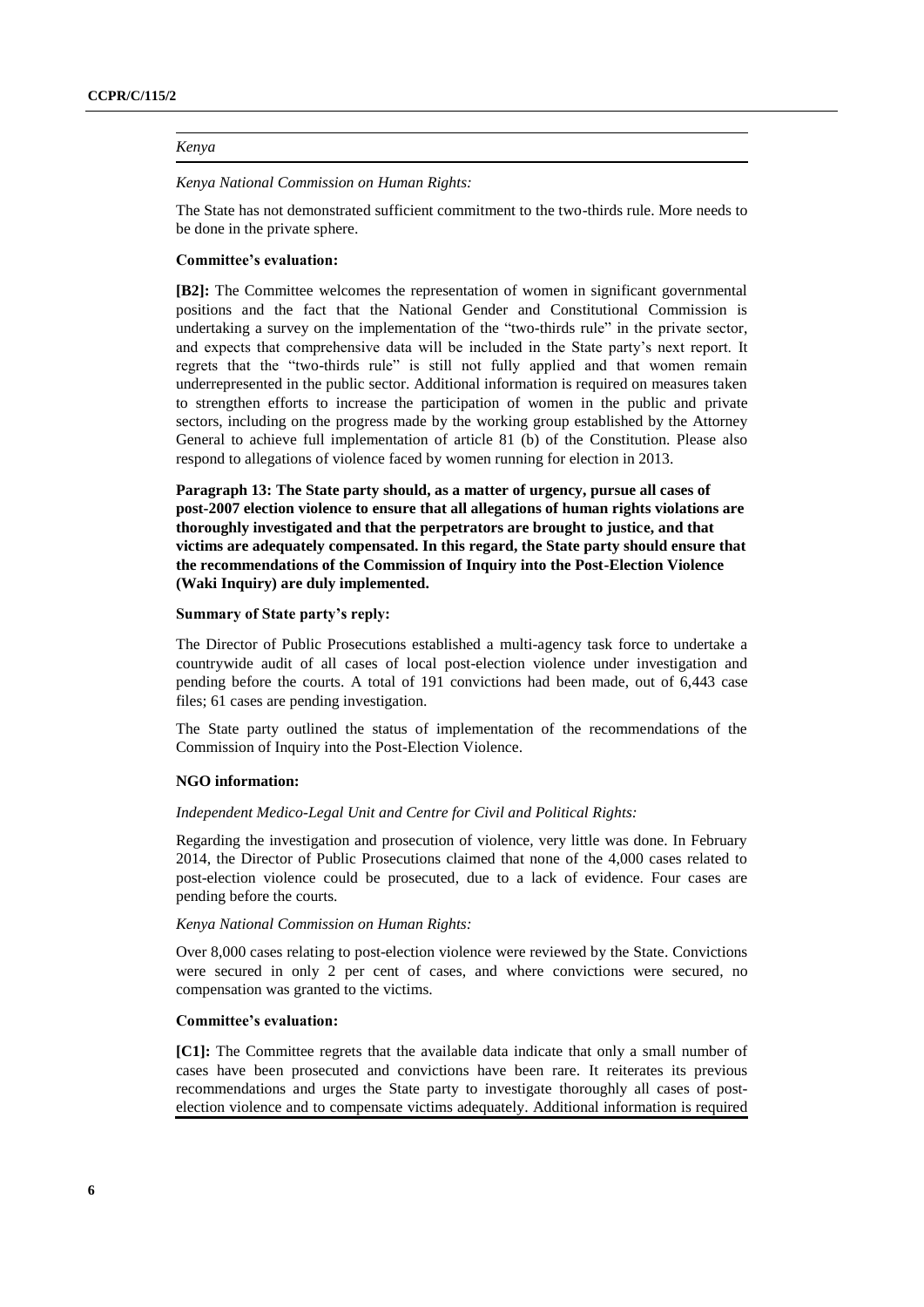#### *Kenya*

on the measures taken since 25 July 2012 to implement the Committee's recommendations. The State party should also provide updated statistical information on the number of cases pending before the courts, of convictions and of acquittals since 25 July 2012. Updated information is also required on the initiative to establish the International Crimes Division of the High Court, which "would try those suspects who have not yet been taken to The Hague".

**Paragraph 16: The State party should take urgent measures to address overcrowding in detention centres and prisons, including through increased resort to alternative forms of punishment such as parole and community service. The State party should also ensure that allegations of torture and ill-treatment are effectively investigated and that alleged perpetrators are prosecuted and, if convicted, punished with appropriate sanctions, and that the victims are adequately compensated. In this connection, the State party should ensure that law enforcement personnel continue to receive training on torture and ill-treatment by integrating the 1999 Manual on the Effective Investigation and Documentation of Torture and Other Cruel, Inhuman or Degrading Treatment or Punishment (Istanbul Protocol) in all training programmes for law enforcement officials. The State party should ensure that the Prevention of Torture bill includes a definition of torture that is in line with article 1 of the Convention against Torture and Other Cruel, Inhuman or Degrading Treatment or Punishment.**

#### **Summary of State party's reply:**

The Persons Deprived of Liberty Bill is expected be enacted by August 2014. The bill provides for the humane treatment of persons detained, and gives effect to the provisions of international human rights instruments.

There was an increase in the use of community service orders for petty offenders in order to reduce congestion in prisons.

The Independent Policing Oversight Authority, established in 2012 (see CCPR/C/KEN/Q/3/Add.1, para. 85), may take over investigations already before the Internal Affairs Unit when it has reason to believe that they have been inordinately delayed or are manifestly unreasonable.

The Istanbul Protocol has been included in the police training curriculum.

The definition of torture in the Prevention of Torture Bill 2014 is in full conformity with the Convention. The bill is undergoing review by stakeholders.

### **NGO information:**

# *Independent Medico-Legal Unit and Centre for Civil and Political Rights:*

The 2013 presidential pardon released more than 4,000 detainees from prison, slightly improving the overcrowding situation.

In 2013 and 2014, the Independent Medico-Legal Unit documented 278 cases of torture or inhumane or degrading treatment by State agencies. Although torture by police officers is prohibited by law and punishable by 25 years in prison, no police officer has been charged under this provision. In June 2014, the Cabinet for Internal Security acknowledged that the State owed victims of torture compensation of approximately \$2,400,000, but had no budget to pay it.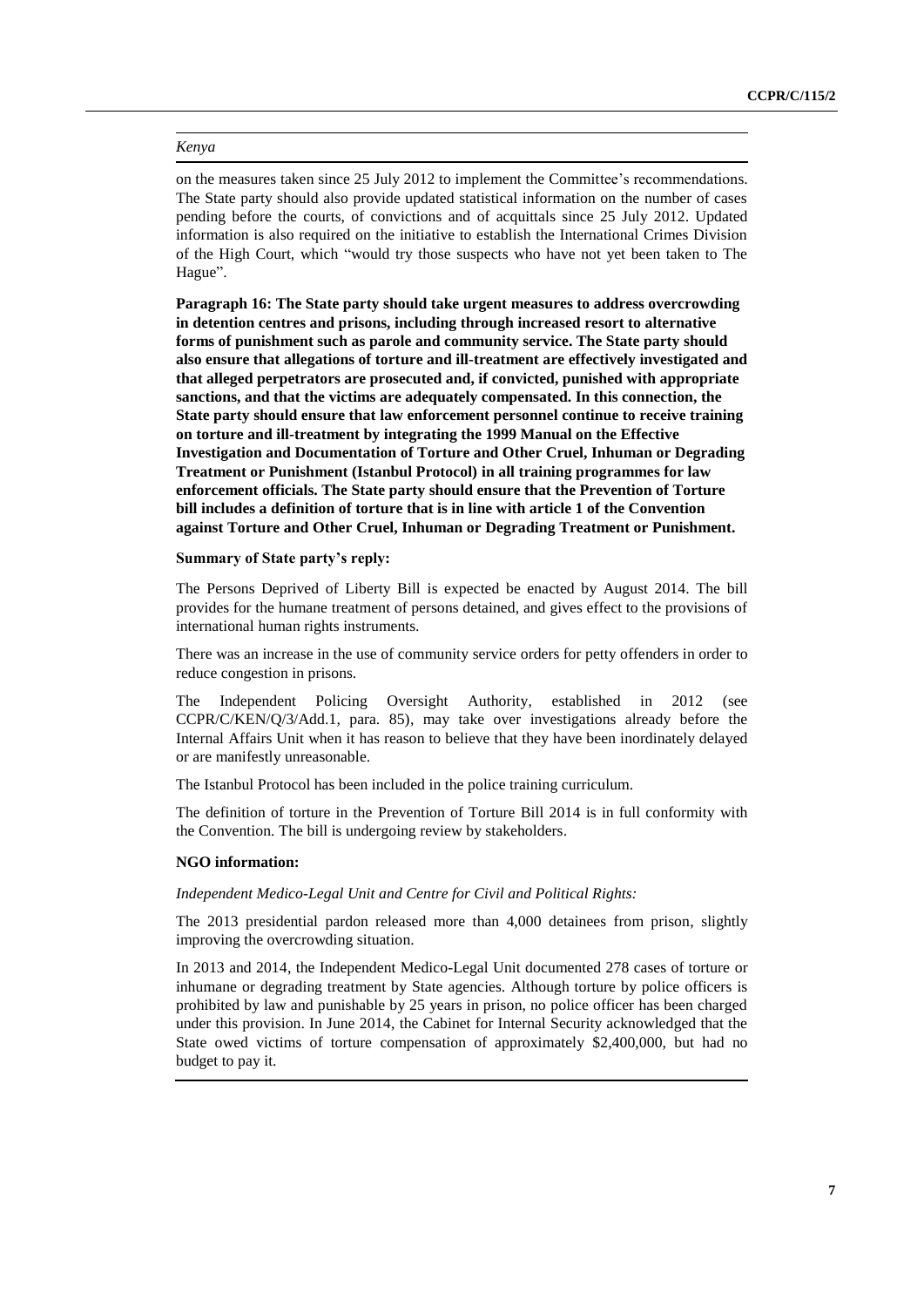# *Kenya*

*Kenya National Commission on Human Rights:*

There has been a slight improvement as regards the use of alternative sentences.

Prison facilities need to be improved.

No progress has been made in enacting the Prevention of Torture Bill.

# **Committee's evaluation:**

**[B2]:** With regard to overcrowding in detention centres, the Committee welcomes measures taken by the State party, including an increase in the use of alternative measures to detention, and the 2013 presidential pardon that led to the release of more than 4,000 detainees. Additional information is required on measures taken to guarantee the systematic use of alternatives to imprisonment; the criteria for eligibility for alternatives to imprisonment; and statistical information from the past three years on the number of inmates in detention centres, disaggregated by facilities and capacity. Please also clarify whether the Persons Deprived of Liberty Act 2014 has been adopted.

**[C2]:** The Committee notes the establishment of the Independent Policing Oversight Authority, but regrets that the State party has not otherwise provided information on measures taken to investigate and prosecute allegations of torture and ill-treatment. The Committee notes with concern the information provided by NGOs stating that despite reports of over 200 incidents of torture or ill-treatment by State officials, and even though torture is prohibited by law and is punishable by 25 years' imprisonment, no police officer has been charged under this provision. The Committee also regrets that, although the Cabinet for Internal Security acknowledged that approximately \$2,400,000 is owed to victims of torture as compensation, there has been no budget to pay it. The Committee requires additional information with regard to the impact of the Independent Policing Oversight Authority, including statistical information on the number of investigations taken over from the Internal Affairs Unit and the outcome of those investigations. The Committee otherwise reiterates its recommendations.

**[B2]:** The Committee welcomes the incorporation of the Istanbul Protocol into police training. It requests information on the number of training sessions that have been held (since July 2012) or are scheduled, and their timing and length, on the number of officials trained (or expected to be trained), on whether all the training incorporated the Istanbul Protocol into the curriculum, and on the impact of such training.

**[B2]:** The Committee requests information on the progress and implementation of the Prevention of Torture Bill 2014 and information about the definition of torture contained in the bill.

**Recommended action:** A letter should be sent informing the State party of the discontinuation of the follow-up procedure. The information requested should be included in the State party's next periodic report.

**Next periodic report:** 27 July 2015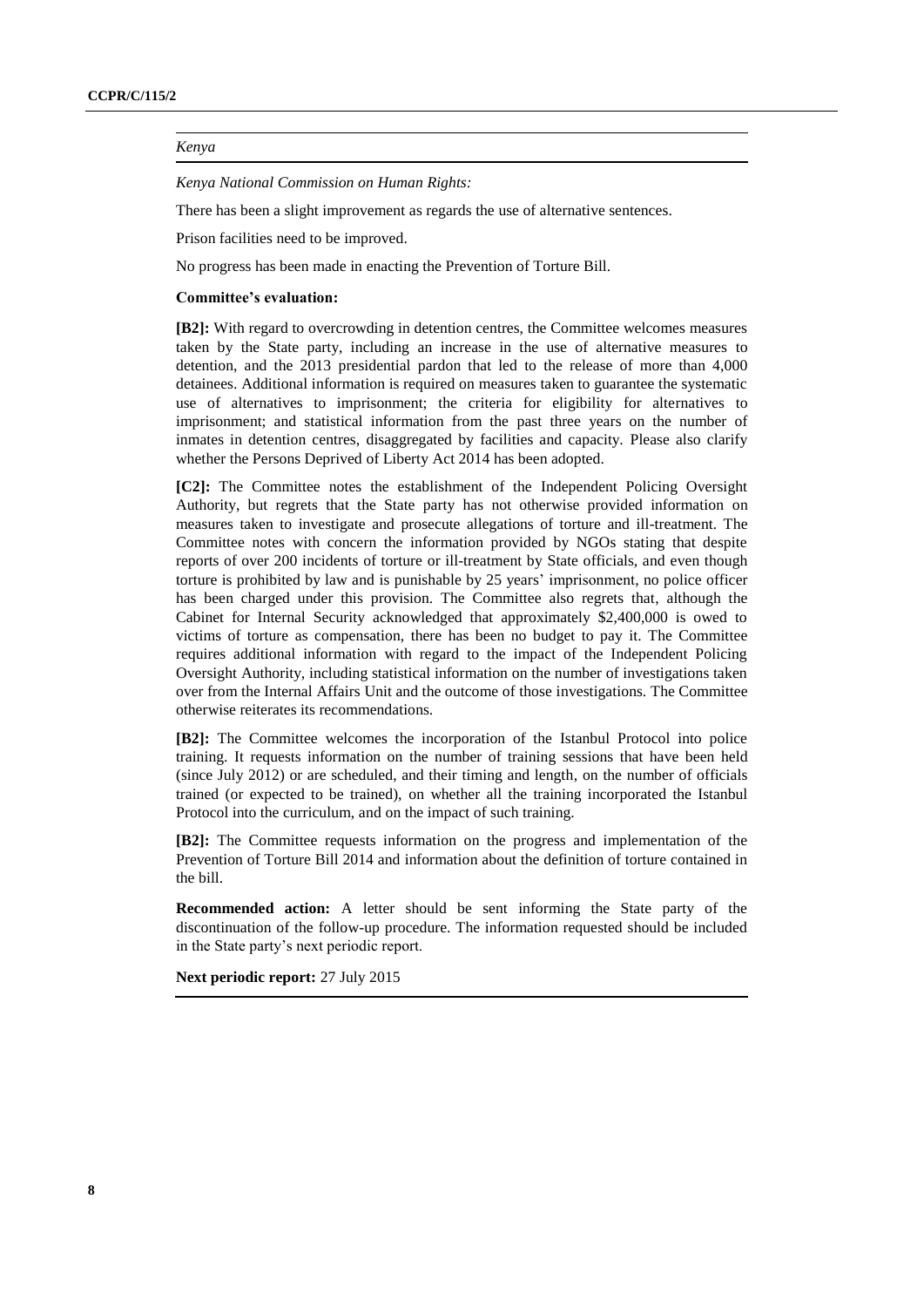# **107th session (March 2013)**

## *Paraguay*

| Concluding observations: | CCPR/C/PRY/CO/3, 26 March 2013                                                    |
|--------------------------|-----------------------------------------------------------------------------------|
| Follow-up paragraphs:    | 8, 14 and 23                                                                      |
| First reply:             | Received 10 May 2014                                                              |
| Committee's evaluation:  | Additional information required on paragraphs<br>8[C1][C1][C1], 14[C2] and 23[B2] |
| Second reply:            | Received 14 April 2015                                                            |
| Committee's evaluation:  | Additional information required on paragraphs<br>8[C1][C1][B1], 14[C2] and 23[C1] |

**Paragraph 8: The State party should ensure that all the cases of serious human rights violations documented by the Truth and Justice Commission are duly investigated and that those responsible are tried and, where appropriate, punished. The State party should also guarantee prompt and fair access by all victims and their families to reparation or compensation, including in cases of torture — such as psychological torture — that leaves no physical marks. Finally, the State party should, as a matter of urgency, consider including in its budget the resources needed to continue the search for and identification of human remains in the context of investigations into enforced disappearances.**

#### **Follow-up question:**

**(a)[C1]:** Concerning the need to ensure that all cases of serious human rights violations documented by the Truth and Justice Commission are investigated, additional information is requested on:

(i) The progress of judicial cases concerning human rights violations that occurred during the dictatorship;

(ii) The actions taken by the Human Rights Directorate of the Supreme Court of Justice after having received the updated information on judicial cases opened before 2013, as referred to in the State party's follow-up report.

**(b)[C1]:** Concerning reparation and compensation provided to victims, additional information is required on:

(i) The new criteria for granting compensation established by the Attorney General's Office;

(ii) The internal deadline for the issuance of decisions on compensation claims, established in resolution No. 234/2013.

**(c)[C1]:** Concerning the resources needed to continue the search for and identification of human remains in the context of investigations into enforced disappearances, additional information is requested on the allocation of funds to ENABI and to the Office of the Ombudsman (Dirección General de Verdad, Justicia y Reparación).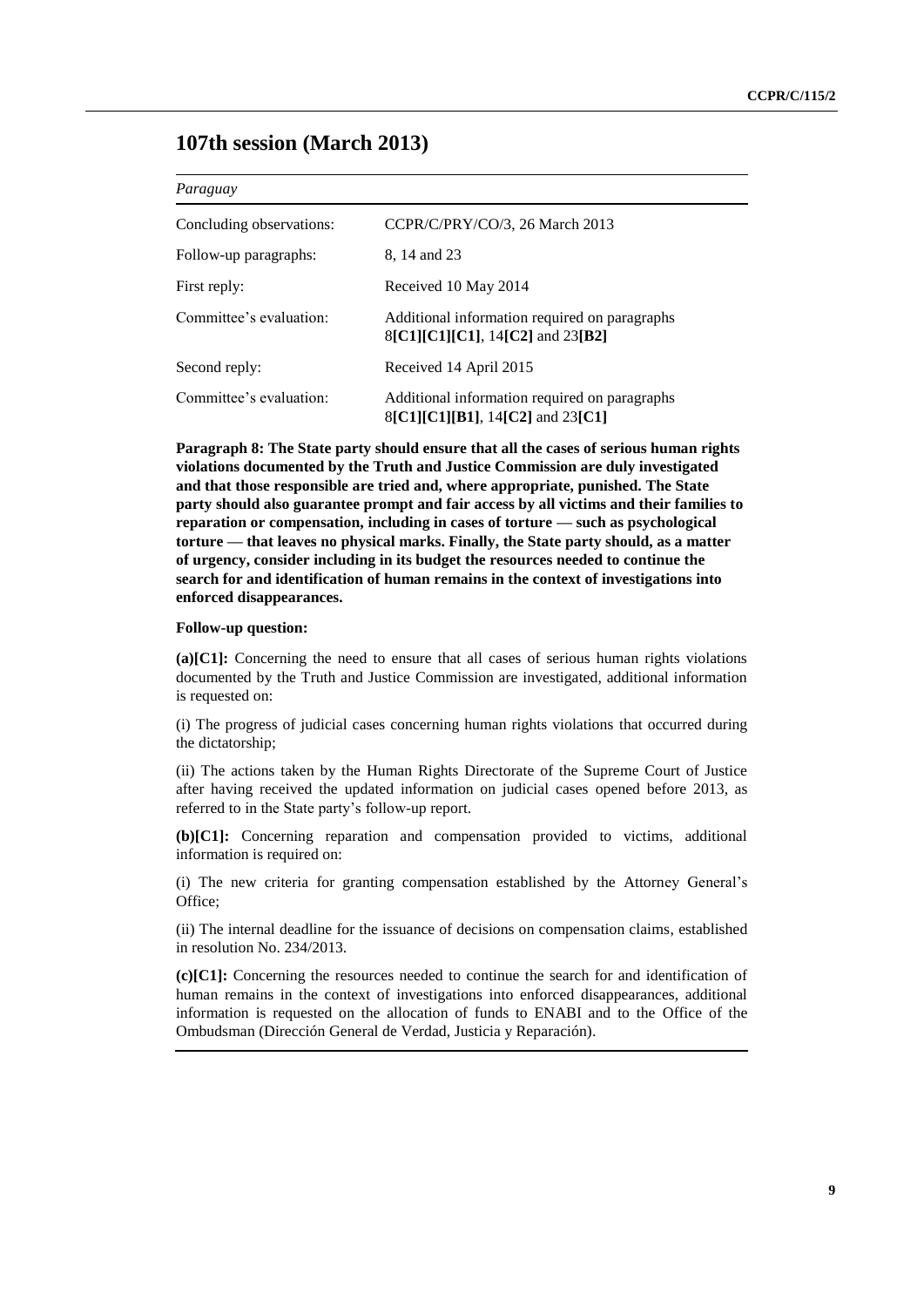#### *Paraguay*

#### **Summary of State party's reply:**

**(a)(i):** The Human Rights Directorate of the Prosecutor General's Office is currently analysing the documents presented by the Office of the Ombudsman and classifying the files of missing persons to identify events that have already been investigated.

There are a total of 97 cases under investigation by the Specialized Unit.

**(a)(ii):** The State party referred to the establishment of the Museum of Justice and Documentation Centre and Archive for the Defence of Human Rights (see CCPR/C/PRY/3, para. 9). The Museum will be opened in 2015. There are also plans to establish a judicial cooperation agreement with the Directory of Reparations and Historical Memory to support the search for and exhumation and identification of persons who went missing between 1954 and 1989.

**(b)(i):** The Attorney General's Office has not established criteria for granting compensation.

**(b)(ii):** It takes 21 days for the processing of a compensation claim, in accordance with the 30-day deadline established under Act No. 838/1996.

**(c):** Since 2006, ENABI has found a total of 29 bodies, which are currently under the responsibility of the Public Prosecutor. Searches have to be conducted in more than 20 places.

In order to start the process of identifying the 29 bodies, two agreements were signed with the Institute for Comparative Studies in Criminal and Social Sciences and \$75,000 was approved for this project. The Institute will hire the Argentine Forensic Anthropology Team to start the identification process. The amount allocated for the project is 50 per cent of the total amount previously budgeted by the Argentine Forensic Anthropology Team, four years ago.

# **Committee's evaluation:**

**(a)[C1]:** The Committee notes the information provided by the State party, including information on the efforts made by the Human Rights Directorate of the Prosecutor General's Office to classify the files of missing persons. Additional information is required on:

(i) The progress of judicial cases since the adoption of the concluding observations on Paraguay on 26 March 2013, concerning human rights violations perpetrated during the dictatorship;

(ii) The number of cases analysed by the Human Rights Directorate of the Supreme Court of Justice and the results of its effort to classify the files of missing persons;

(iii) The number of ongoing prosecutions of alleged perpetrators of human rights violations committed during the period 1954-1989, including the number of prosecutions launched since 26 March 2013 and any results of those prosecutions;

(iv) The initiative to establish a judicial cooperation agreement with the Directory of Reparations and Historical Memory to support the search for and exhumation and identification of persons who went missing from 1954 to 1989.

**(b)[C1]:** Additional information is required on all reparations and compensation granted to victims, including information on all such measures since 26 March 2013, including the number of victims compensated and the amount of compensation.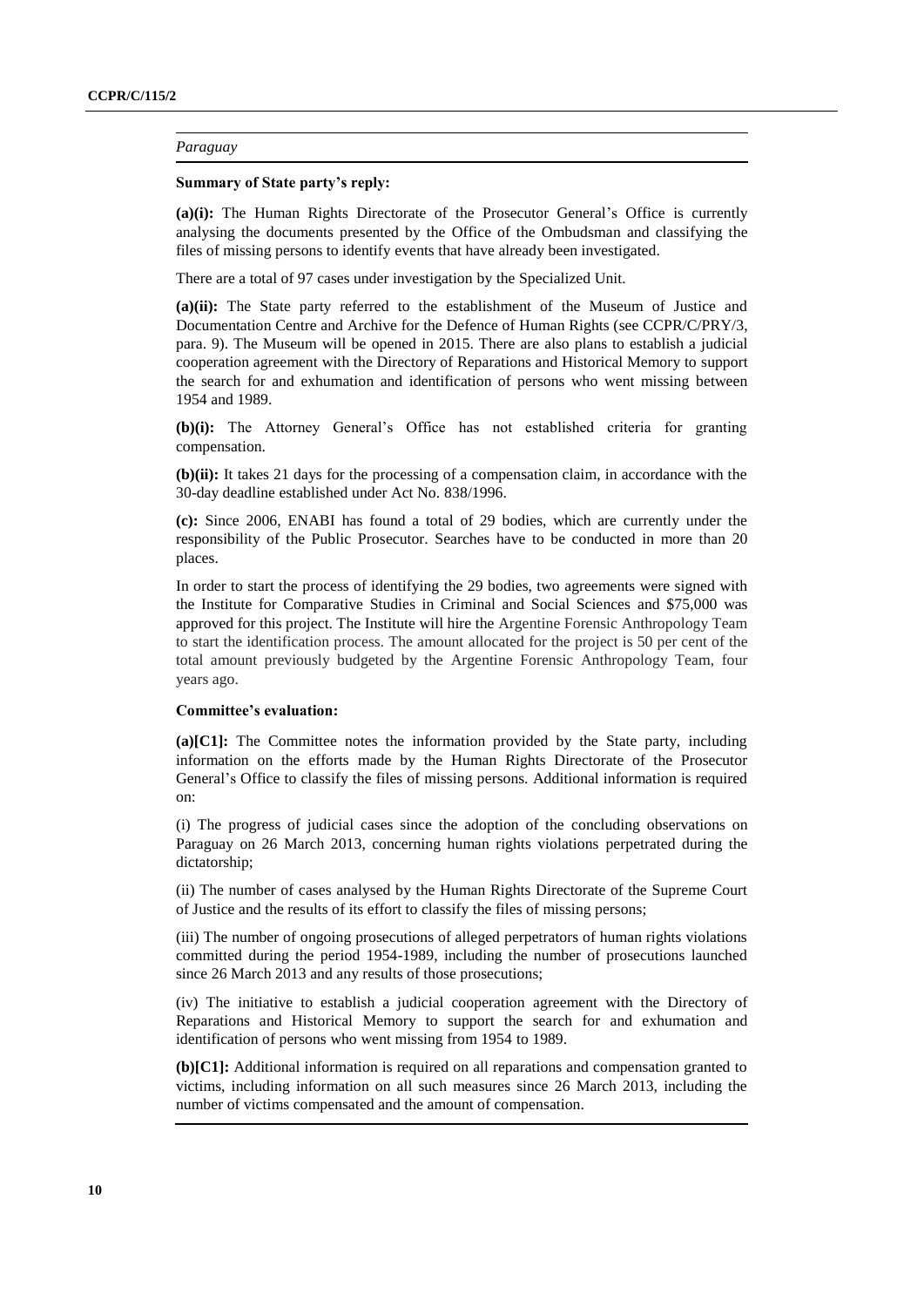#### *Paraguay*

**(c)[B1]:** The Committee welcomes the amount approved in the presidential decree to start the identification process of the bodies found by ENABI. Additional information should be provided on any progress to initiate the identification process and on actions taken to allocate the remaining 50 per cent of the budget required.

**Paragraph 14: The State party should evaluate and review the functioning of the neighbourhood watch committees, investigate, prosecute and punish all criminal acts for which their members are allegedly responsible, and provide appropriate compensation for their victims.**

#### **Follow-up question:**

**[C2]:** No new measures appear to have been taken since the examination of the State party's report. The recommendation has not been implemented and actions remain necessary.

#### **Summary of State party's reply:**

The State party refers to the information provided in its previous follow-up report.

### **Committee's evaluation:**

**[C2]:** No new measures appear to have been taken since the examination of the State party's report. The recommendation has not been implemented and actions remain necessary. Please provide information on the number of complaints received in the past three years concerning violations allegedly perpetrated by the neighbourhood watch committees and on all investigations carried out into those allegations.

**Paragraph 23: The State party should institute an immediate, independent and impartial investigation into the deaths of 17 people during the police raid in Curuguaty on 15 June 2012, and also into all the related incidents reported by the victims, particularly torture, arbitrary detention, extrajudicial executions and possible violations of due process, including in the case of the young person who was convicted and the two heavily pregnant women held in pretrial detention.**

#### **Follow-up question:**

**[B2]:** The Committee takes note of the criminal proceedings in regard to the police raid in Curuguaty, but requests additional information on the progress of the investigations and criminal proceedings. Additional information is also required in respect of the two heavily pregnant women held in pretrial detention.

#### **Summary of State party's reply:**

The Public Prosecutor concluded that the police officers involved in the events of 15 June 2012 acted in legitimate defence. The proceedings are currently at the oral and public stages. Investigations are ongoing into alleged acts of torture committed by police officers during the events.

Regarding the two heavily pregnant women held in pretrial detention, their detention was replaced by house arrest in March 2013.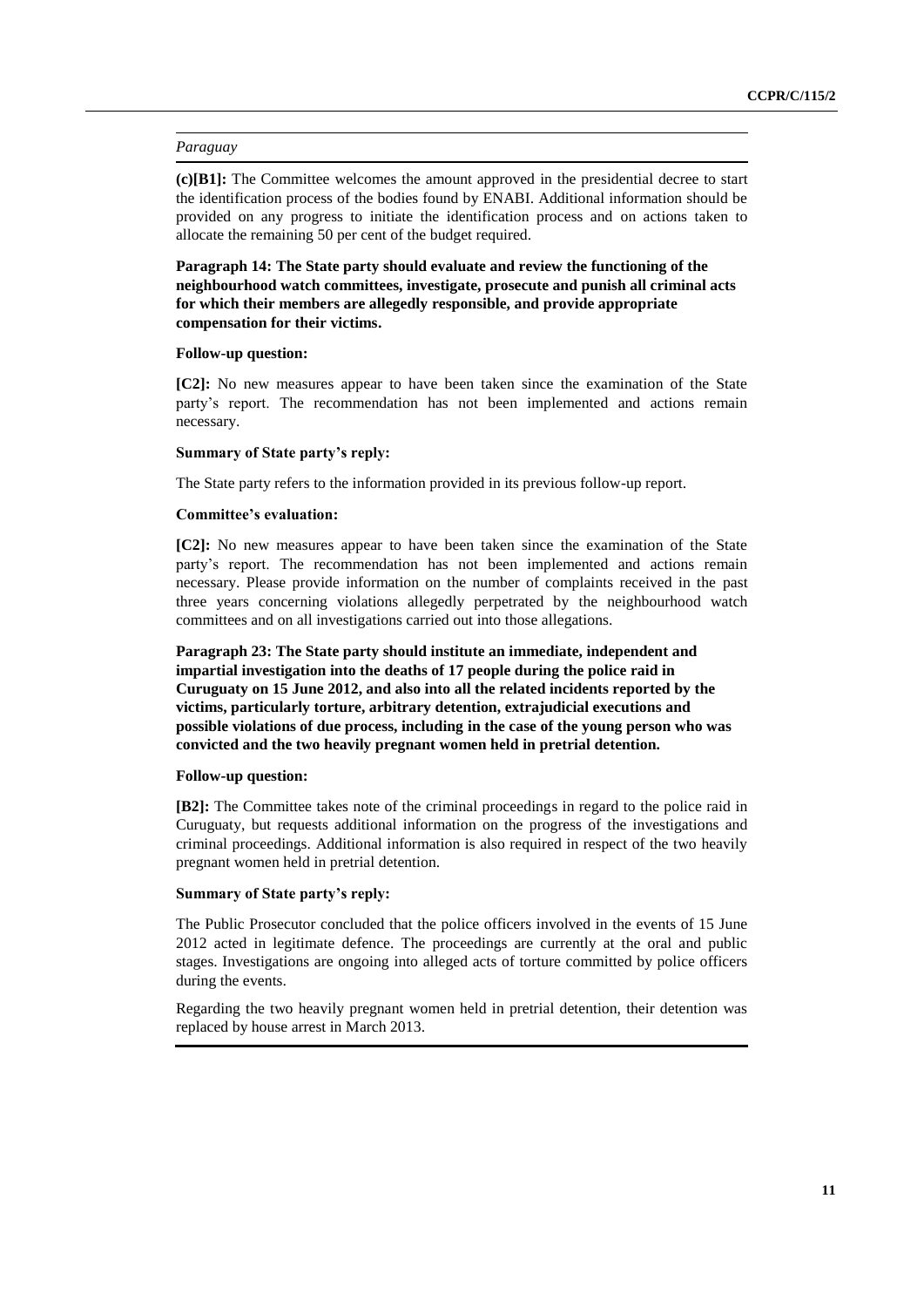#### *Paraguay*

#### **Committee's evaluation:**

**[C1]:** The Committee takes note of the information provided by the State party on the criminal proceedings with regard to the police raid in Curuguaty, but requests additional information on:

(a) The progress of the criminal proceedings currently at the oral and public stage, particularly on the number of persons accused, the crimes committed, and the outcome of those proceedings;

(b) The progress of investigations into alleged acts of torture committed by police officers during the events of 15 June 2012.

**Recommended action:** A letter should be sent reflecting the analysis of the Committee.

**Next periodic report:** 30 March 2017

# **108th session (July 2013)**

#### *Albania*

| Concluding observations: | CCPR/C/ALB/CO/2, 24 July 2013                                                   |
|--------------------------|---------------------------------------------------------------------------------|
| Follow-up paragraphs:    | 9 and 13                                                                        |
| First reply:             | Received 13 July 2015                                                           |
| Committee's evaluation:  | Additional information required on paragraphs 9[C1][D1]<br>and $13[B1][B1][B2]$ |

**Paragraph 9: The State party should intensify its efforts to conclude its investigation into the January 2011 demonstrations, ensure compliance with international standards of investigation, and to this end, bring perpetrators to justice, punish them adequately, if convicted, and compensate victims.**

# **Summary of State party's reply:**

The Court of the Tirana Judicial District had previously declared three citizens not guilty on charges of "homicide committed in other specific circumstances", in relation to the deaths of three individuals in January 2011. On appeal in September 2013, the prosecution sought convictions for two of the defendants on the lesser charge of "homicide because of negligence", requesting sentences of one and three years, respectively. The appeal is ongoing.

A separate criminal investigation (criminal proceeding No. 285 of 2011) is under way to identify those responsible for the murder of citizen A.N. and for injuring three other citizens, as is a criminal investigation by the Prosecution Office of the Tirana Judicial District into the arbitrary actions of police bodies (also since 2011).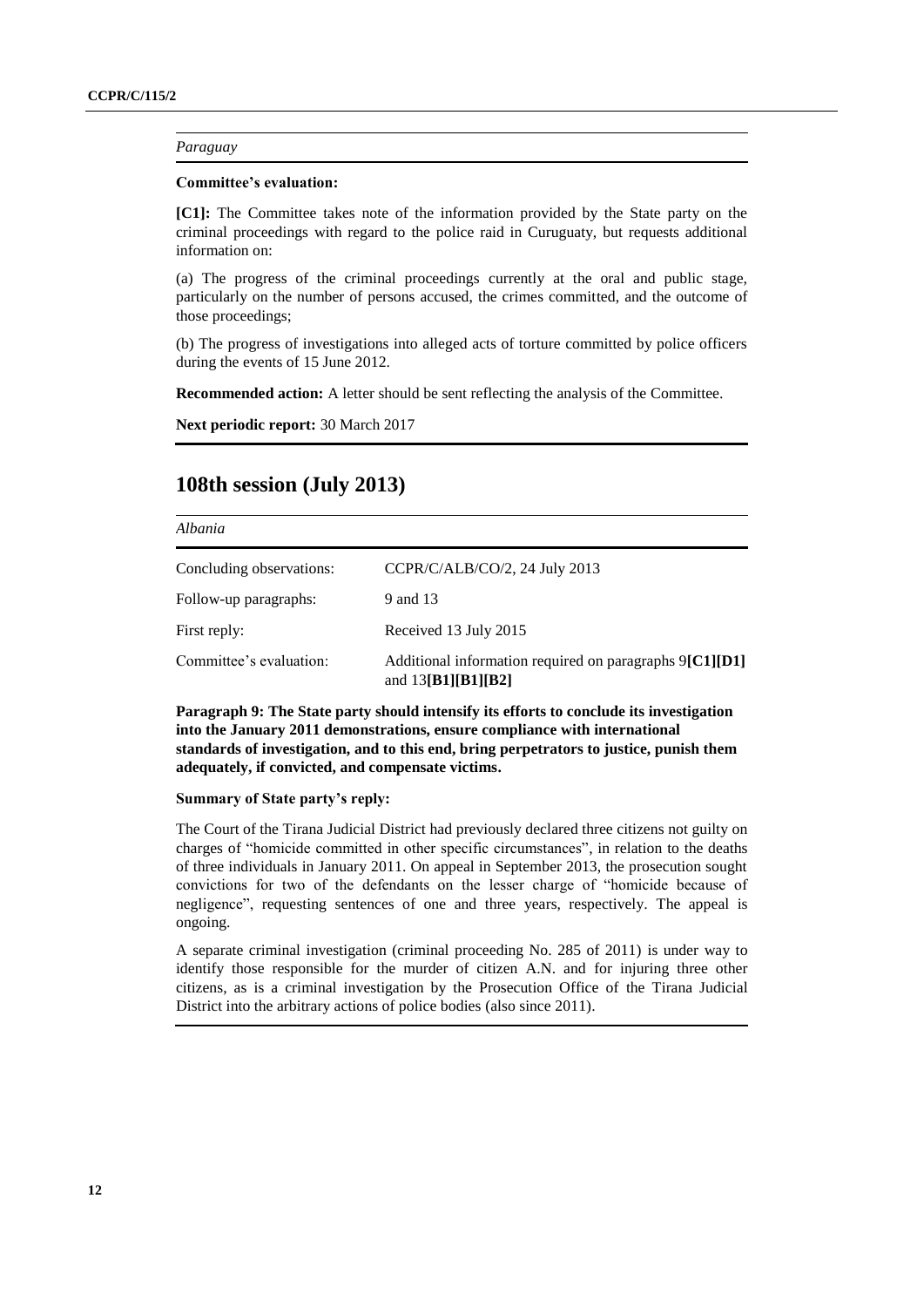# *Albania*

### **NGO information:**

### *Res Publica:*

The State party has failed to conduct an effective criminal investigation into the deaths at the 21 January 2011 demonstration. No investigations have been made into whether higherranking police and State officials hold any responsibility for the events. Where criminal sanctions have been imposed, they have been extremely lenient.

Despite initially positive meetings with the Prime Minister's office in January 2015 regarding compensation for the families of all four victims, it was announced that no settlement would be made but rather a special pension would be granted to some members of victims' families. While welcoming the Government's decision to provide some form of reparation, Res Publica expresses concern about the limited scope, low amounts and uncertain legal standing of such pensions, which may lead to their being revoked in the future. No pensions have yet been granted.

# **Committee's evaluation:**

**[C1]:** The Committee regrets that investigations into the January 2011 demonstrations are still ongoing. Additional information is required on measures taken to improve the effectiveness of the investigations, to ensure compliance with international standards, and to this end, to bring perpetrators to justice and punish them adequately.

**[D1]:** The Committee regrets that the State party has not provided information on measures taken to compensate victims. Information is required on measures taken to compensate victims, including on the pension that it has been agreed will be granted to the victims' families, who will qualify for it, its amount and duration, and whether the pensions have already been granted.

**Paragraph 13: The State party should ensure proper implementation of pre-screening procedures at the border and inside the country in order to ensure that persons in need of international protection are identified and referred to the asylum procedure, regardless of whether or not they entered the country in an irregular manner. It should refrain from detaining asylum seekers on the basis of the manner of entry into the country. It should improve living conditions in transit reception facilities.**

# **Summary of State party's reply:**

The State party stresses that its legislative provisions are in line with the *acquis communautaire* of the European Union. Forced removal is on a case-by-case basis. Detention in closed centres is a last resort that is used where a deportation order has been issued.

Minors against whom a restraining order has been issued can be held in specific State social centres. Minors can be held in special facilities separate from adults in a closed centre if it is in the best interest of the child or his or her family. During 2013, the Border and Migration Department held training sessions in conjunction with the Office of the United Nations High Commissioner for Refugees (UNHCR) for approximately 120 border and migration officers.

Asylum seekers are not held in closed centres, rather they are referred to the competent asylum authorities following pre-screening by border and migration officials.

Work to improve the infrastructure of transit centres is ongoing.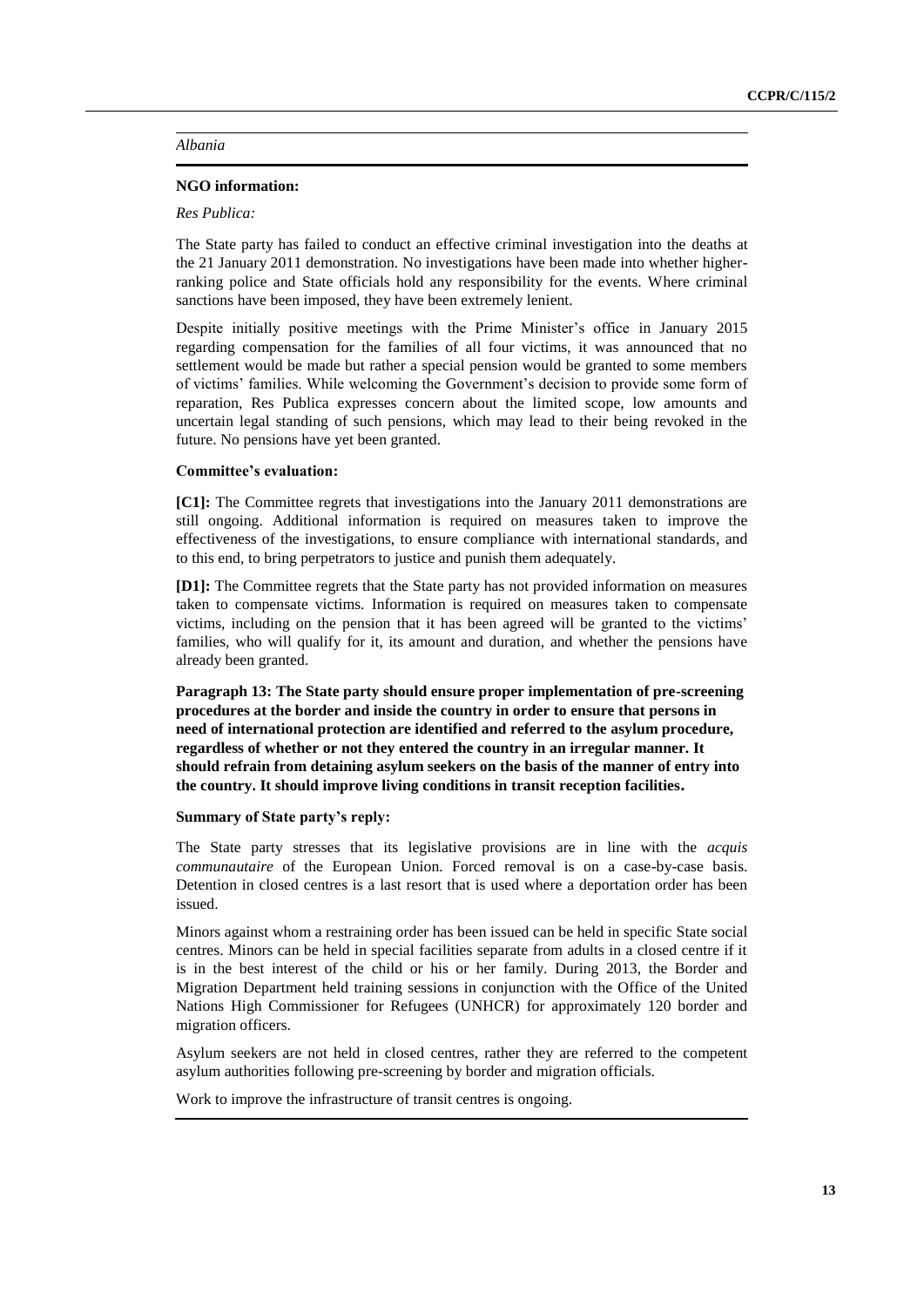# *Albania*

The Border and Migration Department has drawn up draft guidelines on procedures for handling foreign nationals not or no longer meeting the conditions for entry, stay or residence in the territory of Albania.

#### **Committee's evaluation:**

**[B1]:** The Committee notes the information provided by the State party on the training carried out in 2013 in conjunction with UNHCR to improve the implementation of prescreening procedures in order to better identify and refer people in need of international protection, but regrets that no information has been received on training sessions conducted since March 2013. The Committee requires further information on training sessions held (since March 2013) or that are scheduled, their timing and length, the number of officials trained (or expected to be trained) and the impact of such training sessions. Additional information is required on measures taken to improve the implementation of pre-screening procedures at the border and inside the country in order to ensure that persons in need of international protection are identified and referred to the asylum procedure, regardless of whether or not they entered the country in an irregular manner.

**[B1]:** The Committee notes the State party's representation that asylum seekers are not held in closed centres. It requests further information regarding measures taken by the State party to limit the use of detention for persons entering the country irregularly to ensure that they are not automatically detained. Please provide information on the number of aliens detained in reception facilities in the past three years, disaggregated by sex and age, and on efforts made to ensure that asylum seekers are not singled out for detention.

**[B2]:** While noting the information provided by the State party that improvements to transit reception facilities are being carried out, the Committee also requests details on the restructuring of reception facilities, including on the improvement of living conditions and on when this is expected to be finalized.

**Recommended action:** A letter should be sent reflecting the analysis of the Committee.

| Finland                  |                                                                                                   |
|--------------------------|---------------------------------------------------------------------------------------------------|
| Concluding observations: | CCPR/C/FIN/CO/6, 24 July 2013                                                                     |
| Follow-up paragraphs:    | 10, 11 and 16                                                                                     |
| First reply:             | Received 23 June 2014                                                                             |
| Committee's evaluation:  | Additional information required on paragraphs $10[B2][C2]$ ,<br>11 $[CI][CI]$ and 16 $[B2][B2]$   |
| Second reply:            | 1 May 2015                                                                                        |
| Committee's evaluation:  | Additional information required on paragraphs $10[B1][C2]$ ,<br>$11$ [C1][A] and $16$ [C1][B2][A] |

**Next periodic report:** 26 July 2018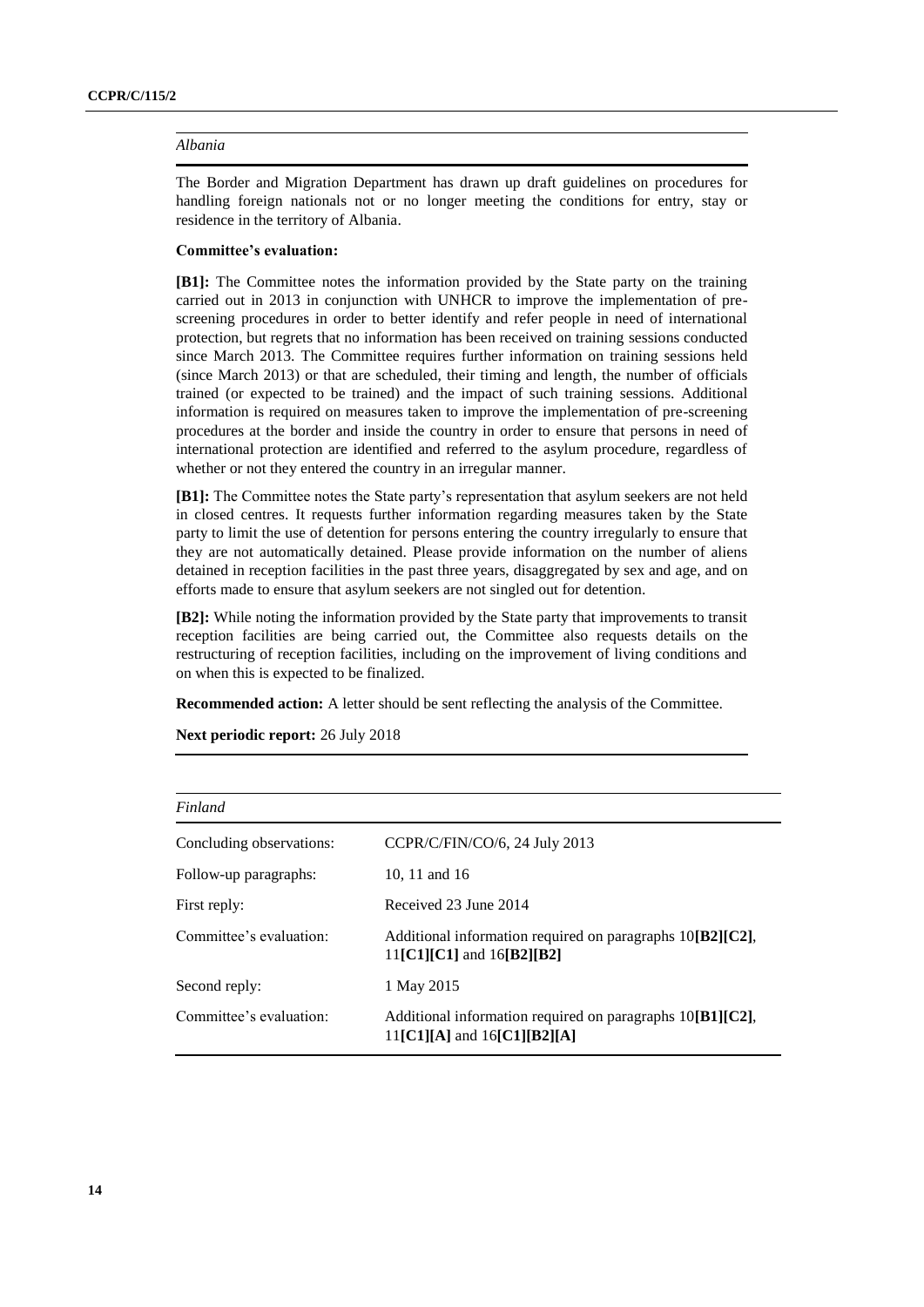**Paragraph 10: The State party should use alternatives to detaining asylum seekers and irregular migrants whenever possible. The State party should also guarantee that administrative detention for immigration purposes is justified as reasonable, necessary and proportionate in the light of the specific circumstances, and subjected to periodic evaluation and judicial review, in accordance with the requirements of article 9 of the Covenant. The State party should strengthen its efforts to improve living conditions in the Metsälä detention centre.**

# **Follow-up question:**

**(a)[B2]:** Concerning the project to revise the legislation on the detention of aliens, additional information is required on the steps taken since the adoption of the Committee's concluding observations on 24 July 2013, particularly on:

(i) Progress on the adoption of such legislation, including information on when the new law is expected to be adopted;

(ii) Alternatives to detention provided for in the legislation, including for adults;

(iii) Guarantees to ensure that administrative detention for immigration purposes is justified as reasonable, necessary and proportionate, including for the detention of adults.

**(b)[C2]:** Concerning the living conditions in the Metsälä detention centre, additional information is requested on the number of irregular migrants and asylum seekers detained in the last three years, on the length of their detention, and on the capacity of the detention centre.

# **Summary of State party's reply:**

(a) Detention is a last resort.

Owing to the opening of the Joutseno Detention Unit, in 2014, there is no need to place detained aliens in police facilities. The Detention Unit can accommodate 30 people.

(a)(i) The amendments to the Aliens Act and the Act on the Treatment of Aliens Placed in Detention and Detention Units were accepted by Parliament. The bill prohibits placing children in police detention facilities, and detaining unaccompanied children who are seeking asylum.

The National Police Board will review its instructions and make any changes needed to comply with the new amendments.

(a)(ii)(iii) Alternative interim measures to detention, including the obligation to report, and handing over travel documents to the police or border control authorities, are allowed for in the Aliens Act of 2004. Before an alien is detained, alternative measures are always considered. No national statistics are available on the use of alternative measures.

In January 2015, the Ministry of the Interior launched a project to introduce specific alternative interim measures to reduce the level of detention of minors, vulnerable persons, and aliens with families. Legislative amendments will probably enter into force in 2016.

# **Committee's evaluation:**

**(a)[B1]:** The Committee welcomes the amendments to the Aliens Act and the Act on the Treatment of Aliens Placed in Detention and Detention Units, which prohibit placing children in police detention facilities and detaining unaccompanied children who are seeking asylum. Additional information is required on: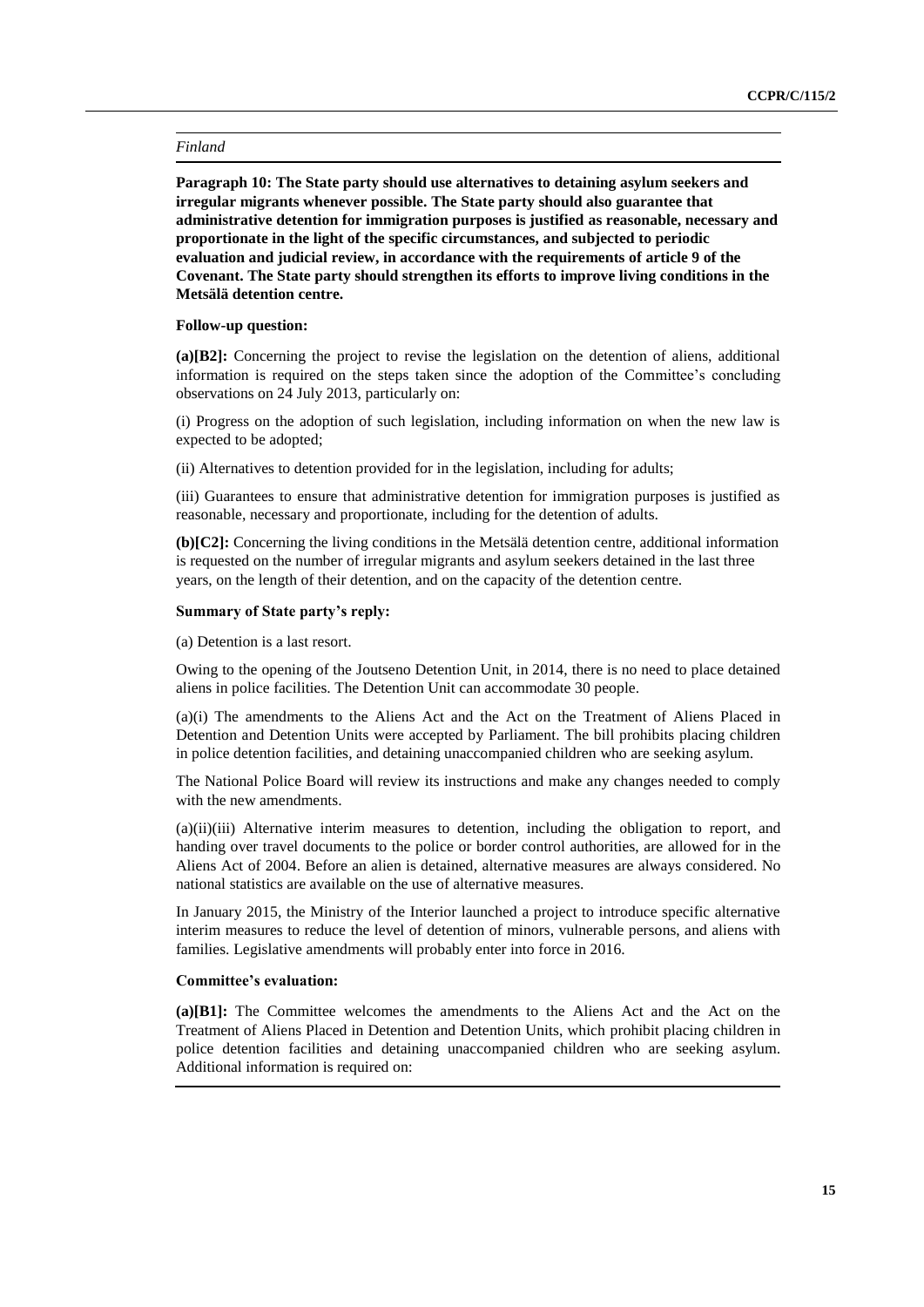(i) All legislative changes introduced regarding the process and circumstances for detaining asylum seekers and irregular migrants, and the improvement of living conditions in detention facilities, in addition to those already mentioned by the State party;

(ii) The progress of the project on alternatives to detention, launched by the Ministry of the Interior, including the changes being proposed;

(iii) The progress made by the National Police Board in reviewing its instructions and making the changes needed to comply with the new legislation. Further information is also required on additional measures taken by the State party to ensure that administrative detention for immigration purposes is justified as reasonable, necessary and proportionate, including for the detention of adults.

**(b)[C2]:** The Committee welcomes the opening of the new Joutseno Detention Unit and the fact that there is no longer any need to place detained aliens in police facilities. However, the Committee notes that the State party has not provided information on the number of irregular migrants and asylum seekers detained in Metsälä in the last three years and on the length of their detention. The Committee reiterates its recommendation.

**Paragraph 11: The State party should provide the Committee with the required information and, in any event, ensure that persons arrested on criminal charges are brought before a judge within 48 hours of initial apprehension, and transferred from the police detention centre in the event of a continuation of detention. The State party should also ensure that all suspects are guaranteed the right to a lawyer from the moment of apprehension, irrespective of the nature of their alleged crime.**

#### **Follow-up question:**

**(a)[C1]:** The Committee regrets that the reform of the Coercive Measures Act, which took effect on 1 January 2014, has not implemented the Committee's recommendation to ensure that persons arrested on criminal charges are brought before a judge within 48 hours of initial apprehension. The Committee reiterates its recommendation.

**(b)[C1]:** Concerning the right to legal assistance, information is required on practical measures taken to ensure that all suspects are guaranteed the right to a lawyer from the moment of apprehension.

#### **Summary of State party's reply:**

(a) The time limit in question is a maximum limit. According to the Coercive Measures Act, the official presenting the request and the judge shall act without delay. A maximum time limit of four days is in line with the established practice of the European Court of Human Rights.

Most arrested persons are released within two days. Shortening the time limit would cause unnecessary remand requests and decisions and would lengthen the deprivation of liberty.

In February 2014, the Ministry of Justice appointed a working group to examine, among other things, the possibility of introducing alternatives to remand imprisonment and the holding of remand prisoners in detention. The mandate of the working group runs until 31 December 2015.

(b) There is a right to legal assistance. In December 2014, new provisions were added to the Criminal Investigation Act covering written notifications for persons who have been deprived of their liberty in connection with apprehension, arrest or remand, which will be given to them without delay and will cover the right to retain counsel of their own choice, the right to have a defender appointed, and the right to free legal aid and a counsellor.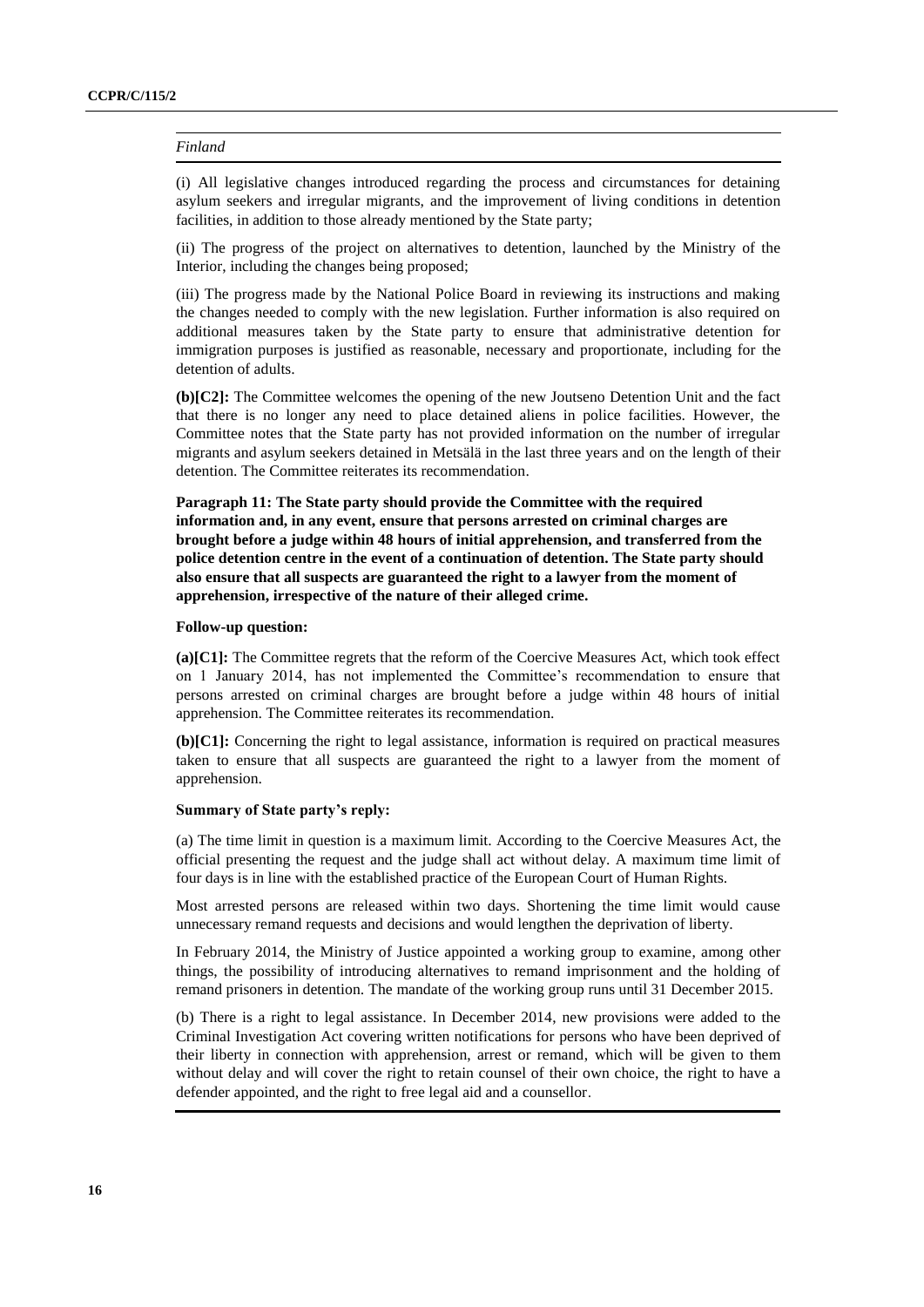### **Committee's evaluation:**

**(a)[C1]:** The Committee encourages the efforts of the working group to examine the possibility of introducing alternatives to remand imprisonment and requests information on any progress in that respect. The Committee expresses regret that the State party has not required that suspects be brought before a judge within 48 hours of their arrest on criminal charges and reiterates its recommendation in that regard.

**(b)[A]:** The Committee notes the information provided by the State party on the provision of a defender for suspects and welcomes the new provisions in the Criminal Investigations Act for notifying suspects. The State party should provide information in its next periodic report on training sessions for criminal investigation officials on the new provisions in the Criminal Investigations Act, particularly to ensure that the right to legal assistance is respected in practice.

**Paragraph 16: The State party should advance the implementation of the rights of the Sami by strengthening the decision-making powers of Sami representative institutions, such as the Sami parliament. The State party should increase its efforts to revise its legislation to fully guarantee the rights of the Sami people in their traditional land, ensuring respect for the right of Sami communities to engage in free, prior and informed participation in policy and development processes that affect them. The State party should also take appropriate measures to facilitate, to the extent possible, education in their own language for all Sami children in the territory of the State party.**

### **Follow-up question:**

**(a)[B2]:** The Committee takes note of the proposed revision of the Act on the Sami Parliament (974/1995), and of the legislative project on the reorganization of Metsähallitus, but requests additional information on:

(i) Progress on the adoption of the two legislative proposals;

(ii) How the State party ensures that Sami people participate in the discussion on revising the Act on the Sami Parliament and the legislative project on the reorganization of Metsähallitus.

**(b)[B2]:** Regarding the measures taken to facilitate education in their own language for all Sami children in the territory of the State party, additional information is required on the nationwide action plan to revive the Sami language and its impact on education in the Sami language.

# **Summary of State party's reply:**

(a)(i) In September 2014, a government bill revising the Act on the Sami Parliament was submitted to Parliament. The Sami Parliament consented to the bill and regarded the proposal of a new definition of Sami as the most important part of the bill. A vote held by Parliament in March 2015 showed that the bill, specifically the proposal regarding the definition of Sami, would not be accepted by Parliament. The whole bill was withdrawn.

(a)(ii) In November 2014, a government bill to ratify the International Labour Organization (ILO) Indigenous and Tribal Peoples Convention, 1989 (No. 169) was submitted to Parliament. The proposed amendments to the Metsähallitus law referred to in paragraph 22 of the State party's replies (June 2014) were contained in the government bill. This bill is still pending in Parliament.

(b) The State party referred to its Constitution, the Sami Parliament Act and the Sami Language Act.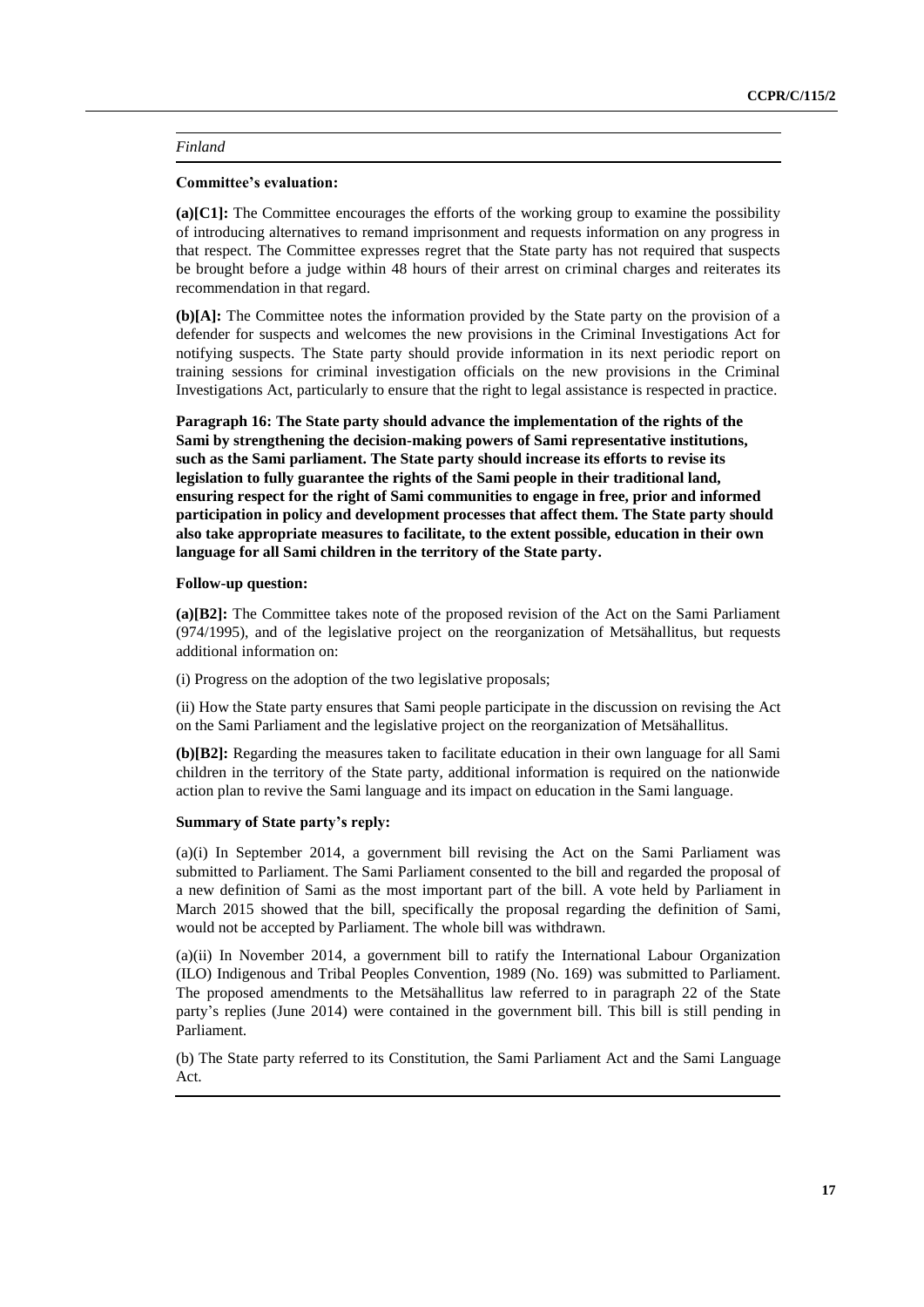In July 2014, the Action Programme for the Revitalization of the Skolt Sami, Inari Sami and North Sami Languages was approved by the Government. The Board of Education has increased funding for training teachers with regard to the revival of and immersion in the Sami language.

### **Committee's evaluation:**

**(a)[C1]:** The Committee notes the information provided on the progress made towards adopting the two legislative proposals. Given the withdrawal of the bill on the Act on the Sami Parliament, the Committee reiterates its recommendation that the State party advance the implementation of the rights of the Sami by strengthening the decision-making powers of Sami representative institutions.

**[B2]:** The Committee notes that the proposed amendments to the Metsähallitus law, including the initiative to ratify ILO Convention No. 169, are under consideration. Additional information is required on measures taken to ensure that Sami people participate in the discussion about these amendments, and on the progress made in adopting the proposed amendments.

**(b)[A]:** The Committee welcomes the information provided by the State party regarding measures taken to facilitate education in their own language for all Sami children in the territory of the State party. The State party should provide additional information in its next periodic report on the impact of the Action Programme for the Revitalization of the Skolt Sami, Inari Sami and North Sami Languages and the nationwide action plan to revive the Sami language.

**Recommended action:** A letter should be sent reflecting the analysis of the Committee.

**Next periodic report:** 26 July 2019

*Tajikistan*

| 1 ajikistan                                                                                |  |  |
|--------------------------------------------------------------------------------------------|--|--|
| CCPR/C/TJK/CO/2, 23 July 2013                                                              |  |  |
| 16, 18 and 23                                                                              |  |  |
| Received 30 March 2015                                                                     |  |  |
| Additional information required on paragraphs<br>16[C1][C1], 18[C1][D1][C1] and 23[C2][C2] |  |  |
|                                                                                            |  |  |

**Paragraph 16: The State party should guarantee the registration of detainees within the legal time frame, and ensure that all arrested persons, including minors, fully enjoy their rights as required by the Covenant, including access to a lawyer, family members and medical personnel. It should also institute an independent mechanism for inspection of all detention facilities by relevant international humanitarian organizations and/or independent national human rights non-governmental organizations.**

# **Summary of State party's reply:**

The rights of detained persons are protected under the Code of Criminal Procedure and fully meet international standards.

In July 2013, the Supreme Court issued a ruling clarifying the legal provisions regulating detention, the imposition of preventive measures and the procedures for examining such cases.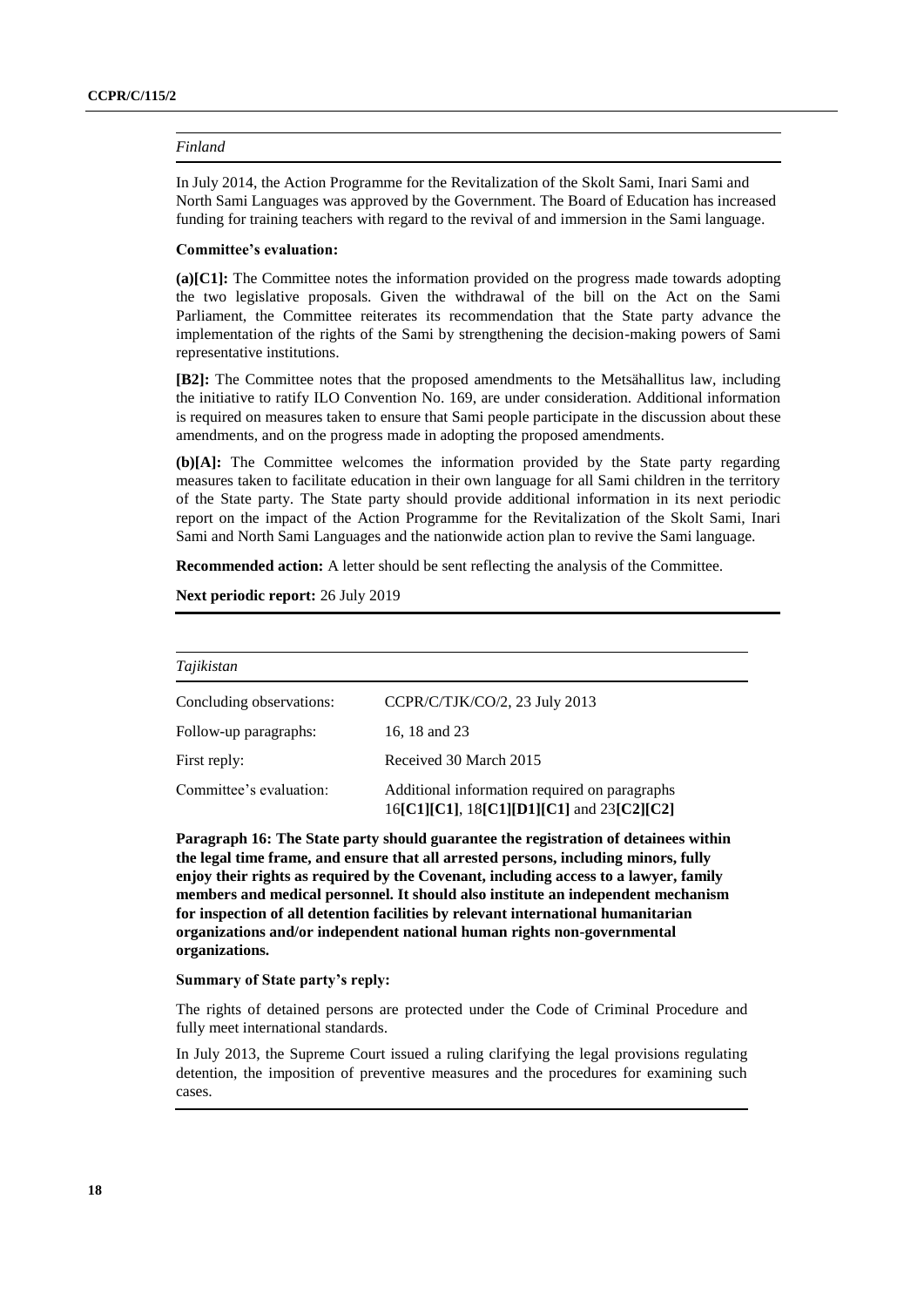# *Tajikistan*

Law enforcement bodies have made efforts to ensure that detainees are informed of their rights and the grounds for their detention, to streamline procedures for the registration of persons in detention facilities, and to provide detainees with immediate access to a lawyer and a doctor.

The recommendation to institute an independent mechanism for the inspection of all detention facilities is under consideration.

# **NGO information:**

*NGO Coalition against Torture in Tajikistan, Helsinki Foundation for Human Rights, International Partnership for Human Rights:*

The legislation is ambiguous about when a person is considered a detainee. The Supreme Court has clarified that a person is a detainee entitled to legal safeguards the moment that he or she is deprived of liberty. However, this is a non-binding recommendation and it has not been implemented. The International Committee of the Red Cross has not had access to detention facilities since 2004. The Ombudsman's office set up a monitoring group with civil society activists in 2014 to visit detention facilities. The group has to announce visits, and representatives of civil society organizations are in general not admitted to facilities. Independent monitoring is not regulated in domestic legislation.

#### **Committee's evaluation:**

**[C1]:** The Committee notes the Supreme Court's ruling of July 2013 clarifying the legal provisions regulating detention, the imposition of preventive measures and the procedures for examining such cases. Additional information is required about the moment from which a person is considered a detainee and is entitled to the legal guarantees established under the Code of Criminal Procedure, and about reports that administrative detention is used by the police to avoid detainee protections. Additional information is also required regarding implementation of the above-mentioned ruling and whether the recommendations of the Court are applied in all cases. Furthermore, additional information is required about the efforts of law enforcement bodies to ensure that detainees are informed of their rights and the grounds for their detention, to streamline the registration of persons in detention and to provide detainees with immediate access to a lawyer and a doctor, and about whether these practices are applied in all cases.

**[C1]:** The Committee requests further information from the State party on measures taken to establish an independent mechanism for inspection of all detention facilities by relevant international humanitarian organizations and/or independent national human rights NGOs, including access by the International Committee of the Red Cross.

**Paragraph 18: The State party is urged to intensify its efforts in reforming the judiciary and take effective measures to guarantee the competence, independence and tenure of judges, including by extending their tenure, providing for adequate salaries, and reducing the excessive powers of the Prosecutor's Office. The State party should also ensure that the procedures and criteria for access to and conditions of membership of the Bar do not compromise the independence of lawyers. The State party should create a State-subsidized legal aid system for persons in need.**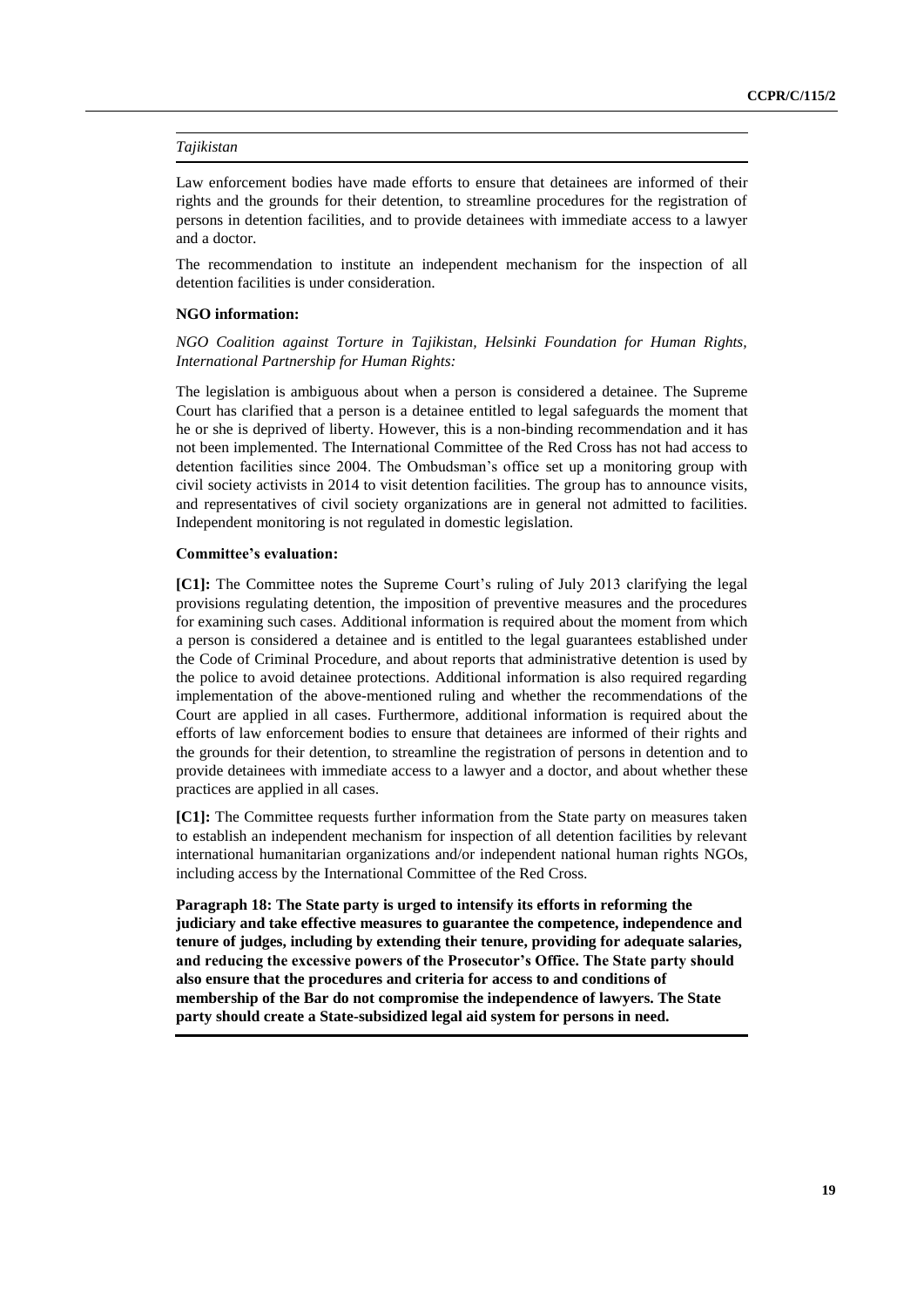# *Tajikistan*

#### **Summary of State party's reply:**

Work is being carried out on the Judicial Reform Programme for 2014-2016.

A working group has prepared a bill on the work of the legal profession. The Ministry of Justice has drafted a policy framework defining State policy on free legal aid and setting out phases for the preparation and implementation of such aid.

#### **Committee's evaluation:**

**[C1]:** The Committee requests further information on the adoption of the Judicial Reform Programme for 2014-2016 and on its content and expected accomplishments. Additional information is required on specific measures taken, since the adoption of the Committee's recommendations, to reform the judiciary and to guarantee the competence, independence and tenure of judges.

**[D1]:** The Committee regrets that no information was provided on measures taken to ensure that conditions of membership of the Bar do not compromise the independence of lawyers. The Committee reiterates its recommendation.

**[C1]:** The Committee notes the initiative of the Ministry of Justice to draft a policy framework for the provision of legal aid and the bill on the work of the legal profession, but considers that the Committee's recommendation is not yet implemented. The Committee requests further information on the progress of the draft policy framework for the provision of legal aid and on any relevant legislative efforts.

**Paragraph 23: The State party should bring its law governing the registration of NGOs into line with the Covenant, in particular with articles 22, paragraph 2, and 25. The State party should reinstate NGOs which were unlawfully shut down and should refrain from imposing disproportionate or discriminatory restrictions on the freedom of association.**

# **Summary of State party's reply:**

The State party notes that the right to freedom of association is enshrined in the Constitution.

Associations may appeal to the courts against any refusal of an application or delay in registration; a refusal to register an organization is not an obstacle to reapplying for State registration.

#### **NGO information:**

Since July 2013, the situation regarding the right to freedom of association has remained tense. The authorities have not taken effective measures to ensure full enjoyment of the right of freedom of association. Instead, draft amendments to the Law on Public Associations have been prepared that may further limit the space within which NGOs can operate.

#### **Committee's evaluation:**

**[C2]:** The Committee regrets that the State party has not provided any information on efforts to amend its law governing the registration of NGOs to bring it into line with the Covenant. Information is required on the draft law on public associations and its compatibility with the Covenant, and the Committee reiterates its recommendation.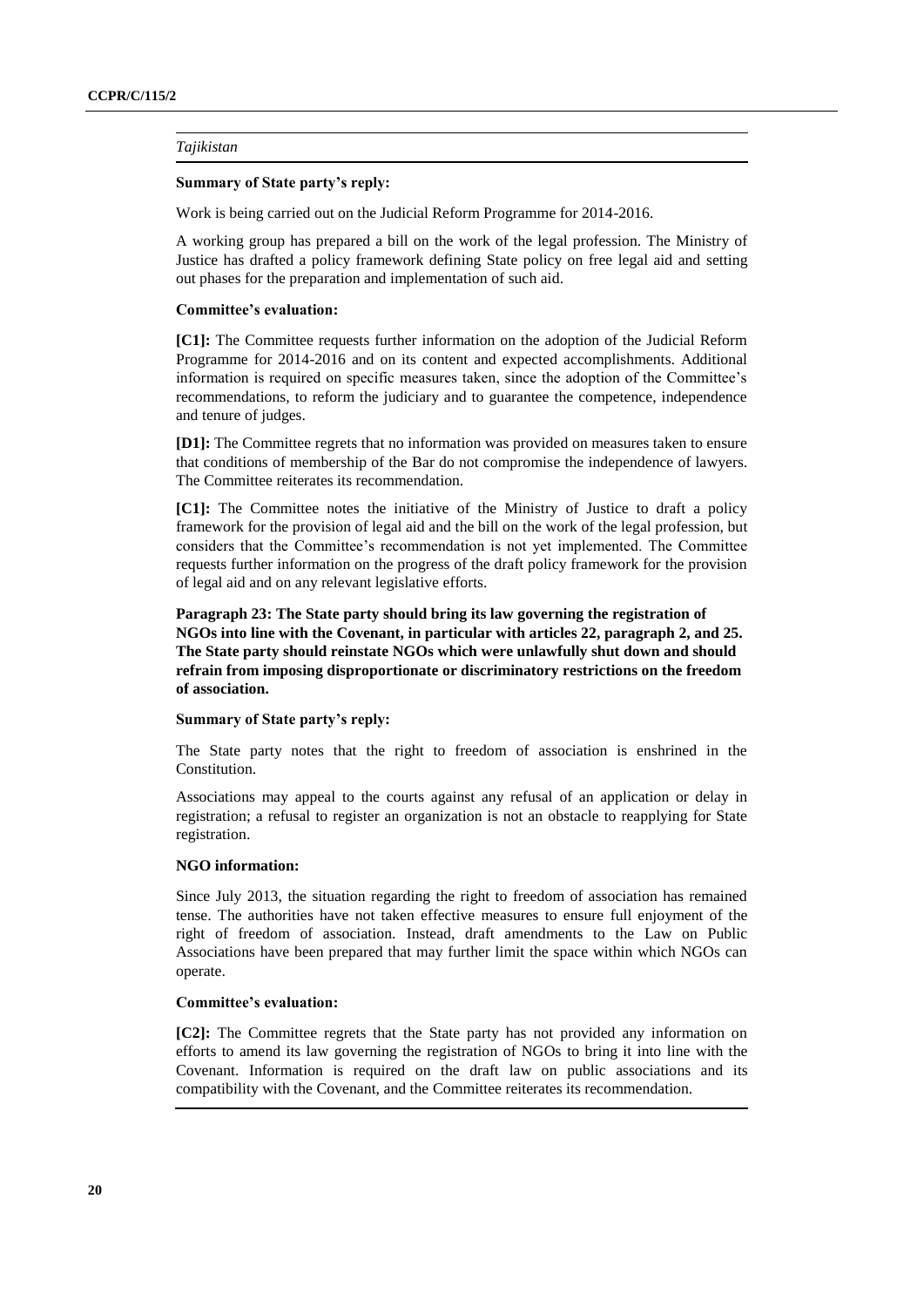# *Tajikistan*

**[C2]:** The Committee also regrets that no information was provided with regard to measures taken to reinstate NGOs that were unlawfully shut down. The Committee reiterates its recommendation.

**Recommended action:** A letter should be sent reflecting the analysis of the Committee.

**Next periodic report:** 26 July 2017

# **110th session (March 2014)**

| Nepal                    |                                                                                                      |  |
|--------------------------|------------------------------------------------------------------------------------------------------|--|
| Concluding observations: | CCPR/C/NPL/CO/2, 26 March 2014                                                                       |  |
| Follow-up paragraphs:    | 5, 7 and 10                                                                                          |  |
| First reply:             | Received 5 June 2015                                                                                 |  |
| Committee's evaluation:  | Additional information required on paragraphs<br>5[B2][C1][B2][C2][C2], 7[C1] and 10[C2][B2][C1][D1] |  |

#### **Paragraph 5: The State party should:**

**(a) Ensure that all gross violations of international human rights law, including torture and enforced disappearances, are explicitly prohibited as criminal offences under domestic law;**

**(b) End all forms of political interference in the criminal justice system and undertake independent and thorough investigations into alleged conflict-related cases of human rights violations, and hold the perpetrators accountable without any further delay. The Committee stresses that transitional justice mechanisms cannot serve to dispense with the criminal prosecution of serious human rights violations;** 

**(c) Create, as a matter of priority and without further delay, a transitional justice mechanism in accordance with the Supreme Court writ of mandamus of 2 January 2014 and ensure its effective and independent functioning in accordance with international law and standards, including by prohibiting amnesties for gross violations of international human rights law and serious violations of international humanitarian law;**

**(d) Ensure that all victims are provided with an effective remedy, including appropriate compensation, restitution and rehabilitation, taking into account the Basic Principles and Guidelines on the Right to a Remedy and Reparation for Victims of Gross Violations of International Human Rights Law and Serious Violations of International Humanitarian Law (General Assembly resolution 60/147);** 

**(e) Adopt guidelines for vetting to prevent those accused of violations of the Covenant from holding public office and being promoted.**

## **Summary of State party's reply:**

(a) In November 2014, a bill in accordance with the Convention against Torture, criminalizing all forms of torture and inhuman and degrading treatment was submitted to Parliament. Other bills on the Civil Code, the Civil Procedure Code, the Penal Code, the Criminal Procedure Code and sentencing legislation were also submitted to bring the legal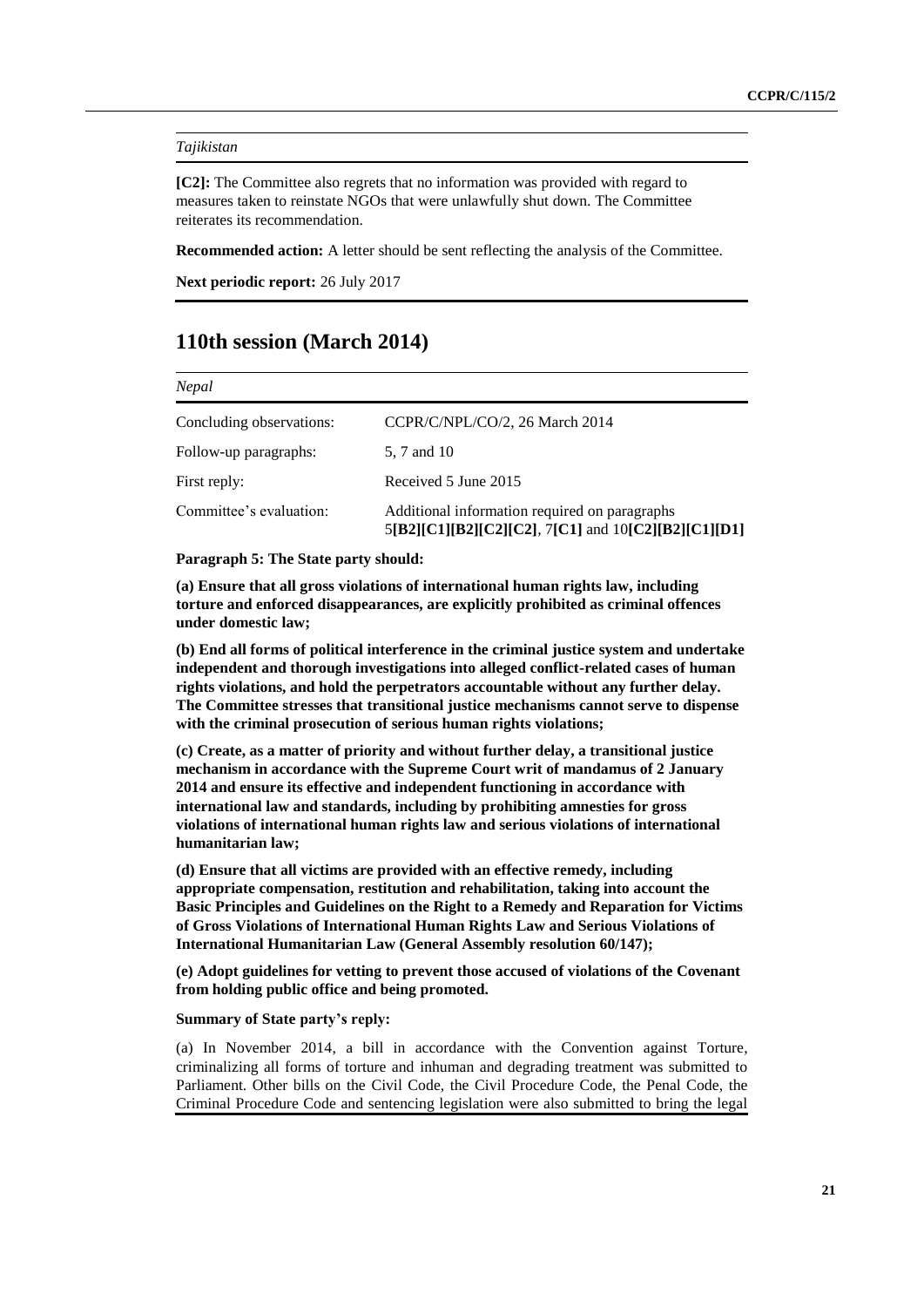system into line with international obligations. The Council of Ministers ordered a bill criminalizing enforced disappearances to be prepared, and a bill on the implementation of the Geneva Conventions is under consideration.

(b) The judiciary of Nepal is independent. To date, 7,300 police personnel and 42,267 army personnel have received training on human rights law and humanitarian law. Furthermore, 855 officials have faced departmental action in relation to violations of human rights.

(c) The Commission on Investigation of Disappeared Persons and the Truth and Reconciliation Commission were established in 2014. Both enjoy structural, functional and administrative independence. The Supreme Court has ruled that the commissions cannot recommend amnesty for serious violations of human rights.

(d) The Government has provided financial and non-financial support to victims of conflict (see CCPR/C/NPL/2 and CCPR/C/NPL/Q/2/Add.1). It will provide effective remedies in accordance with the recommendations of the Commission on Investigation of Disappeared Persons and the Truth and Reconciliation Commission.

(e) Acts relating to the civil service, the army and the police provide for vetting, making anyone convicted of a criminal offence involving "moral turpitude" ineligible for service (see CCPR/C/NPL/Q/2/Add.1). The Army Act and the Armed Police Force Act provide for departmental action, halting of promotion or declaration of ineligibility for those convicted of violations of human rights law or humanitarian law.

# **NGO information:**

*TRIAL: Track Impunity Always, Terai Human Rights Defenders' Alliance, Victims' Common Platform on Transitional Justice:*

(a) Torture, enforced disappearance, war crimes, crimes against humanity and genocide are not autonomously defined and criminalized by the legal system of Nepal. The definition of torture in the Torture, Cruel, Inhumane and Degrading Treatment Bill does not meet that of the Convention against Torture. The draft bill includes a 90-day statute of limitation.

(b) There continues to be a lack of politically independent investigations into conflictrelated human rights violations.

(c) There are serious concerns about the effectiveness and independence of the commissions.

(d) Most victims of gross human rights violations remain without access to an effective remedy and reparation.

(e) No information has been provided on any government initiative to adopt vetting guidelines.

*Human Rights Treaty Monitoring Coordination Centre, Centre for Civil and Political Rights:*

(a) The State party has not drafted any laws addressing or prohibiting gross violations of human rights.

(b) The Government has not taken any action.

(c) Despite the Supreme Court's ruling on the amnesty provision, the Government shows no intention of changing the provision.

(d) Efforts at rehabilitation and restitution are inadequate and controversial, and compensation is very slow in arriving.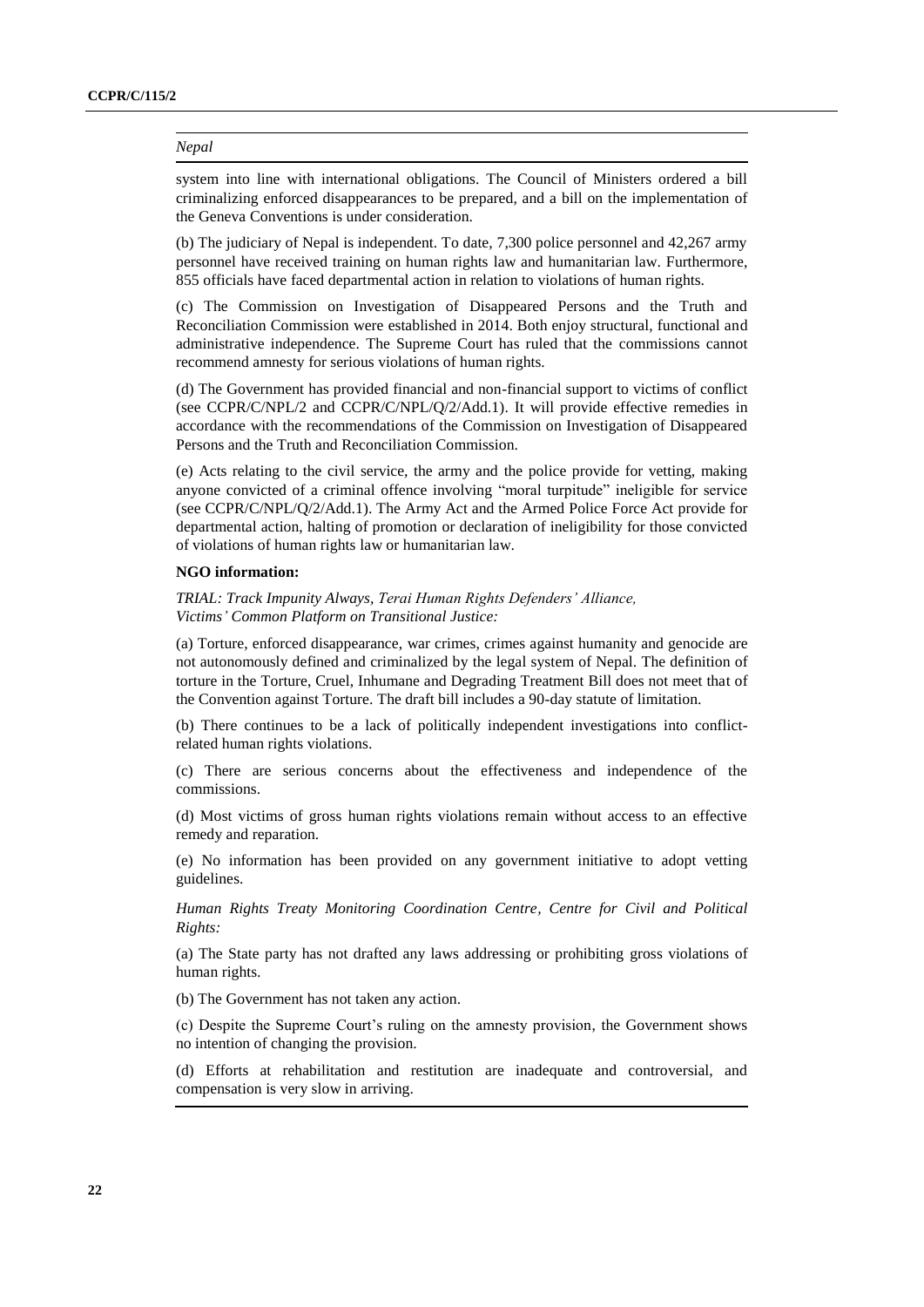(e) There are no laws relating to a vetting procedure.

### **Committee's evaluation:**

**(a)[B2]:** The Committee welcomes the legislative measures taken to ensure that all gross violations of international human rights law, including torture and enforced disappearances, are explicitly prohibited under domestic law. The State party should submit additional information on (i) the definition of gross human rights violations included in the bills and whether the drafts are in full compliance with international human rights standards, including the definition of torture; (ii) the sanctions provided for such violations, including criminal sanctions; (iii) whether the drafts provide a statute of limitations for such violations; and (iv) the progress and implementation of legislative efforts.

**(b)[C1]:** The State party has not provided information on actions taken to end political interference in the criminal justice system or to ensure criminal prosecutions for gross human rights violations. Information is required on (i) the measures taken, since March 2014, to end all forms of political interference in the criminal justice system; and (ii) the investigations conducted, since March 2014, into cases of human rights violations. The State party should also clarify the extent to which the procedures mentioned by the State party for investigating and prosecuting the 855 officials have been used since March 2014. The Committee reiterates its recommendation.

**(c)[B2]:** The Committee requires information on whether the Commission on Investigation of Disappeared Persons and the Truth and Reconciliation Commission are already functioning and are provided with adequate financial and human resources to perform their functions. The State party should also provide further information on the application of the Supreme Court rulings prohibiting amnesties for gross violations of international human rights law and serious violations of international humanitarian law.

**(d)[C2]:** The State party repeats the information provided in its periodic report and its replies to the list of issues. Information is required on (i) measures taken, since March 2014, to ensure that all victims are provided with an effective remedy, including appropriate compensation, restitution and rehabilitation; (ii) the number of victims provided with an effective remedy since March 2014, including information on monetary compensation, restitution and rehabilitation; and (iii) the categories of victims entitled to access their rights to reparations under the Interim Relief Programme.

**(e)[C2]**: No new vetting mechanisms have been introduced by the State party. The Committee reiterates its recommendation.

**Paragraph 7: The State party should amend the National Human Rights Act 2068 (2012) to bring it in line with the Paris Principles (General Assembly resolution 48/134, annex) and the Supreme Court decision of 6 March 2013 so as to ensure its independent and effective functioning. It should also amend procedures governing the appointment of Commissioners to ensure a fair, inclusive and transparent selection process, and ensure that the recommendations issued by the NHRC are effectively implemented.**

### **Summary of State party's reply:**

The National Human Rights Commission enjoys full independence, in line with the principles relating to the status of national institutions for the promotion and protection of human rights (Paris Principles). The process for selecting the Chair and the members is based on transparency, accountability, competency, integrity and inclusion. The Government provides the budget and the Commission's financial autonomy is ensured.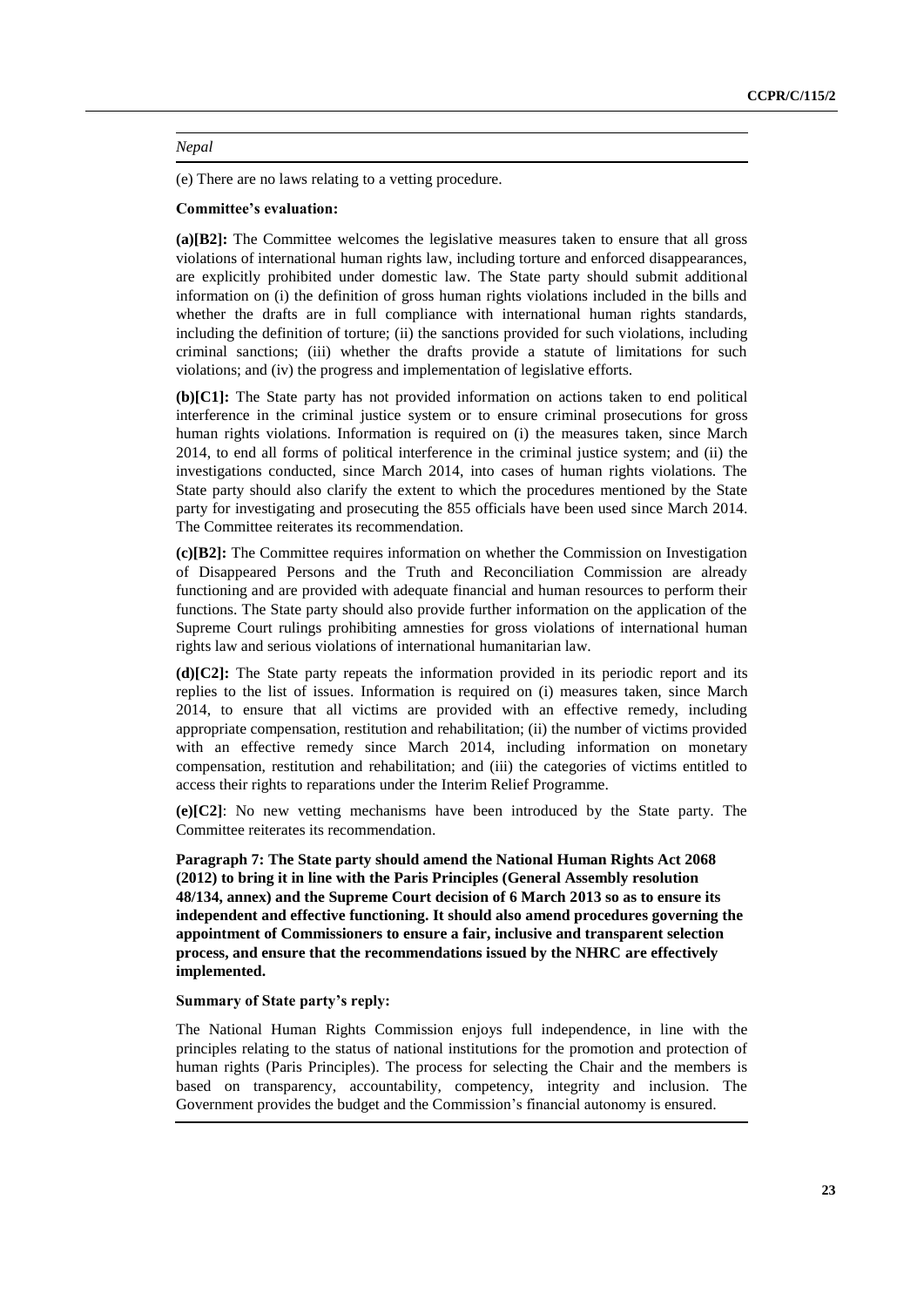#### **NGO information:**

*TRIAL: Track Impunity Always, Terai Human Rights Defenders' Alliance, Victims' Common Platform on Transitional Justice:*

The appointment of commissioners in 2014 was not based on predetermined, objective and publicly available criteria. No amendment to the National Human Rights Commission Act is registered before Parliament.

*Human Rights Treaty Monitoring Coordination Centre, Centre for Civil and Political Rights:*

The Government appointed the commissioners to the National Human Rights Commission in a relatively transparent process. It has passed laws on, inter alia, staffing, the budget and the organizational structure needed to guarantee independence.

#### **Committee's evaluation:**

**[C1]:** The Committee notes the election of the Chair and commissioners of the National Human Rights Commission in October 2014, and requests information on the procedures by which they were selected and on measures taken to amend the National Human Rights Act 2068 (2012).

**Paragraph 10: The State party should take practical steps to prevent the excessive use of force by law enforcement officials by ensuring that they comply with the Code of Conduct for Law Enforcement Officials (General Assembly resolution 34/169) and the Basic Principles on the Use of Force and Firearms by Law Enforcement Officials (1990). It should take appropriate measures to eradicate torture and ill-treatment, including by adopting legislation defining and prohibiting torture with sanctions and remedies commensurate with the gravity of the crime, in accordance with international standards. It should also ensure that law enforcement personnel receive training on the prevention and investigation of torture and ill-treatment by integrating the Manual on the Effective Investigation and Documentation of Torture and other Cruel, Inhuman or Degrading Treatment or Punishment (Istanbul Protocol). The State party should ensure that allegations of unlawful killings, torture and ill-treatment are effectively investigated, and that alleged perpetrators are persecuted and, if convicted, punished with appropriate sanctions, and that the victims and their families are provided with effective remedies.**

#### **Summary of State party's reply:**

The State party highlights existing domestic legislation on extrajudicial killings, use of force, and torture. In 2014, Nepal Police developed the Crime Investigation Directives, the Standard Operating Procedure on Women and Children Victims Care System, and the Police Polygraph Directives. The Attorney General developed victim protection and inmate human rights monitoring manuals, a medico-legal format for crime investigation, and resources on criminal offences against women and children. Security personnel have been given training on excessive use of force.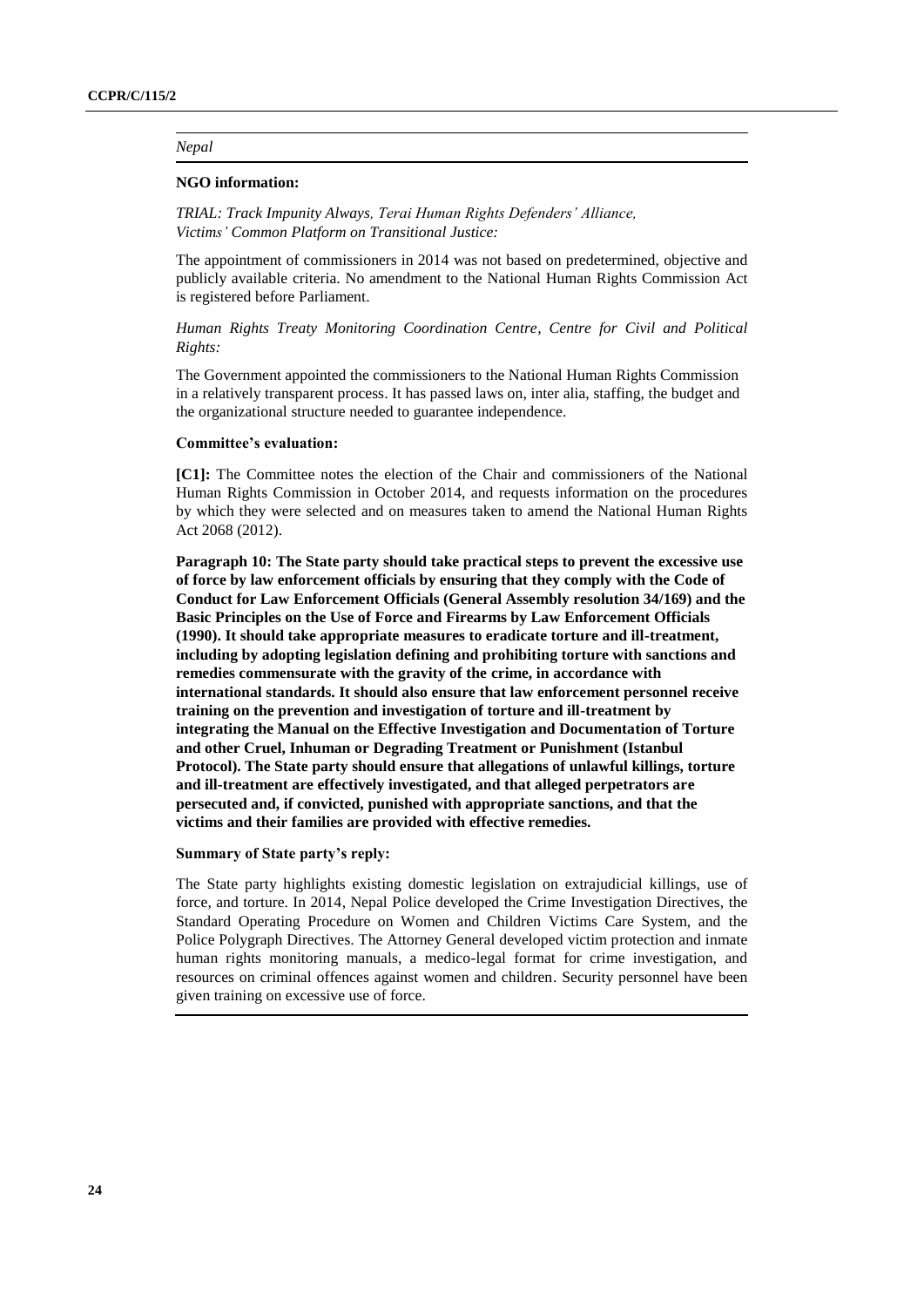### **NGO information:**

*TRIAL: Track Impunity Always, Terai Human Rights Defenders' Alliance, Victims' Common Platform on Transitional Justice:* 

Measures taken to prevent excessive use of force and to train law enforcement officials on the prevention and investigation of torture and ill-treatment remain insufficient. Excessive police force was evident at protests in January and February 2015 and during an investigation into the trafficking of illegal materials in a Tharu village. These incidents have not been investigated. The Istanbul Protocol guidelines are rarely applied.

*Human Rights Treaty Monitoring Coordination Centre, Centre for Civil and Political Rights:*

Although the creation of an institutional framework has seen instances of torture decline, the rate of torture remains high. There is no formal investigation procedure for extrajudicial killings.

#### **Committee's evaluation:**

**[C2]:** Concerning steps taken to prevent the excessive use of force by law enforcement officials, the Committee notes the information provided by the State party but regrets that this does not clearly specify the measures taken since March 2014 to implement the Committee's recommendation. The Committee reiterates its recommendation.

**[B2]:** Concerning measures taken to adopt legislation defining and prohibiting torture, the State party should provide information on whether the bill criminalizing all forms of torture and inhuman and degrading treatment, submitted to Parliament, is fully compliant with international human rights standards, including with the definition of torture. The State party should also provide information on the progress and implementation of the draft law.

**[C1]:** Concerning the training on prevention and investigation of torture and ill-treatment, information is required on the training sessions held or scheduled, and their timing and length; the integration of the Istanbul Protocol into all training programmes; and the number of law enforcement officials trained and the impact of such training.

**[D1]:** The Committee regrets that the State party has provided no further information on the effective investigation of alleged unlawful killings, torture and ill-treatment or on the provision of effective remedies. The Committee reiterates its recommendation.

**Recommended action:** A letter should be sent reflecting the analysis of the Committee.

**Next periodic report:** 28 March 2018

# **111th session (July 2014)**

| Georgia                  |                               |  |
|--------------------------|-------------------------------|--|
| Concluding observations: | CCPR/C/GEO/CO/4, 23 July 2014 |  |
| Follow-up paragraphs:    | 13 and 14                     |  |
| First reply:             | Received 9 July 2015          |  |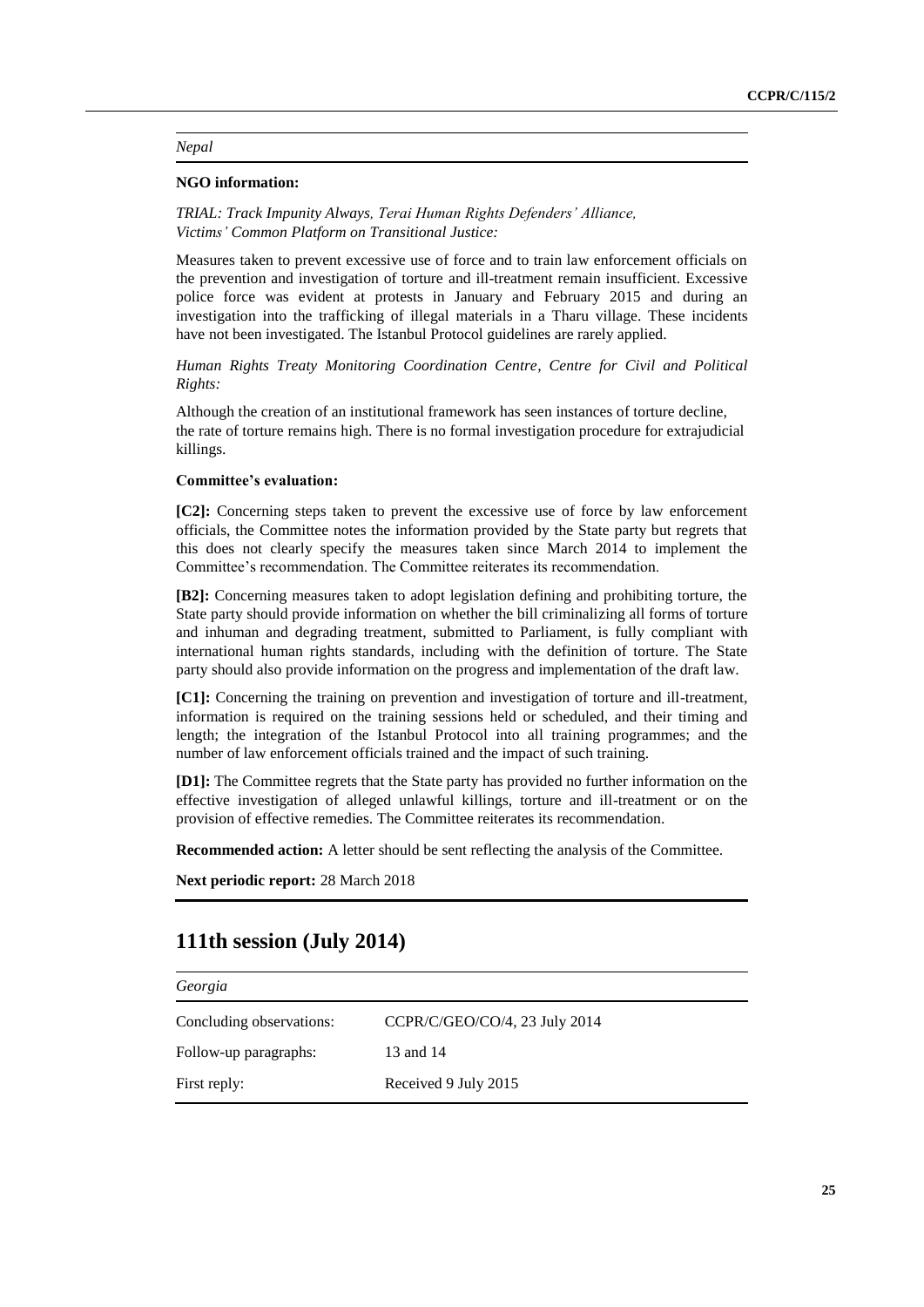# *Georgia*

Committee's evaluation: Additional information required on paragraphs 13**[B1][B2]** and 14**[B2]**

**Paragraph 13: The State party should, as a matter of urgency, reform its system of administrative detention in order to ensure its full compliance with articles 9 and 14 of the Covenant.**

### **Summary of State party's reply:**

Amendments to the Code of Administrative Offences were adopted in August 2014 reducing the maximum detention period for violations entailing administrative detention from 90 days to 15 days. Due process rights, the right to know the reason for detention, choice of lawyer and notification of family members are also contained in the amendments. The Government Commission for the Reform of the Administrative System was established in November 2014 to consider the rule of law and human rights, and to present recommendations and legal drafts to the Government. The Commission advised that administrative offences carrying sentences of imprisonment be treated as minor criminal violations or crimes, with the safeguards of the criminal justice process, so that no administrative offence carries imprisonment as a sanction. On the basis of the Commission's recommendations, the Government drafted laws on administrative offences, amendments to the Criminal Code of Georgia, and amendments to the Criminal Procedure Code of Georgia. These drafts were sent to the State ministries, the Public Defender (Ombudsman) of Georgia, Tbilisi City Hall, and relevant non-governmental and international organizations. Comments are currently being processed. The draft laws will be submitted to Parliament in the autumn 2015 session.

# **Committee's evaluation:**

**[B1]:** The Committee welcomes the amendments adopted by Parliament in August 2014, which set the maximum period of administrative custody for all violations entailing administrative detention at 15 days and provided for various procedural protections. In the light of general comment No. 35 (2014) on liberty and security of person (article 9 of the International Covenant on Civil and Political Rights), the State party should provide additional information on:

(a) Measures in place to guarantee the use of alternatives to administrative detention;

(b) Standards and procedures in place for imposing and reviewing administrative detention, including information on the authority taking these decisions.

**[B2]:** The Committee requires information on the rationale behind the initiative to place administrative offences under the Criminal Code as minor criminal violations or crimes. In particular, additional information is required on the types of offences that are suggested to be placed under the Criminal Code and the compatibility with articles 9 and 14 of the Covenant. The Committee also requests further information on whether and to what extent administrative detainees are being held in temporary detention facilities managed by the Ministry of Internal Affairs, and on the steps taken to reduce this practice.

**Paragraph 14: The State party should, as a matter of urgency, follow up on its intention to reform the current jury trial system with a view to ensuring its compatibility with the fair trial guarantees enshrined in article 14 of the Covenant.**